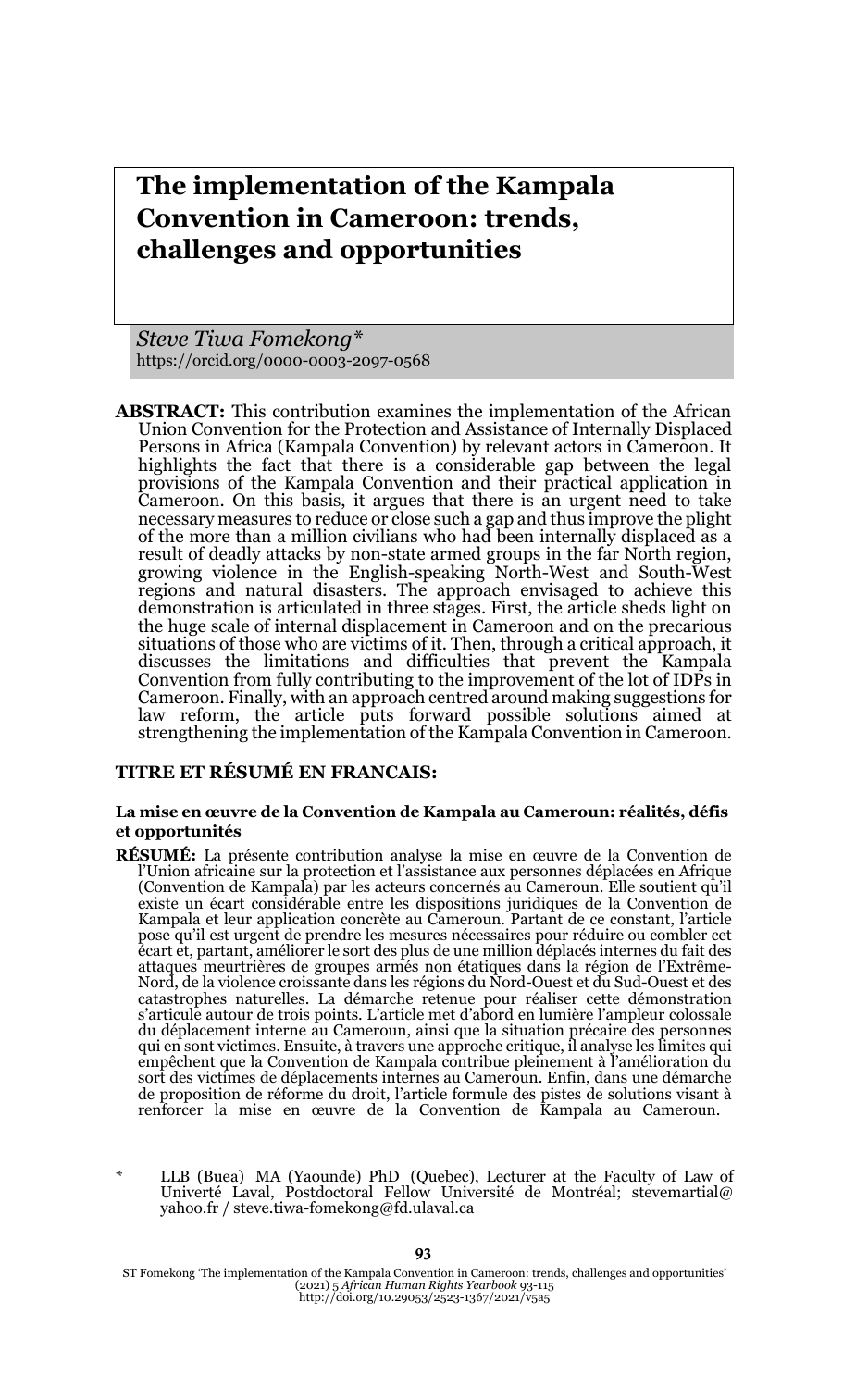**94** *Fomekong/Implementation of the Kampala Convention in Cameroon*

**KEY WORDS:** Kampala Convention, implementation, internal displaced persons, Cameroon, human rights

#### **CONTENT:**

| 2 |                                                                                    |  |
|---|------------------------------------------------------------------------------------|--|
| 3 |                                                                                    |  |
|   | The inconsistency of Cameroon's legal framework on internal displacement101<br>3.1 |  |
|   | Incomplete and insufficient assessment of the needs of people affected by<br>3.2   |  |
|   |                                                                                    |  |
|   | 3.3                                                                                |  |
|   |                                                                                    |  |
|   | 4.1                                                                                |  |
|   | 4.2                                                                                |  |
|   | 4.3                                                                                |  |
|   | Strengthening the implementation of measures adopted for victims of<br>4.4         |  |
|   |                                                                                    |  |
|   |                                                                                    |  |
|   |                                                                                    |  |

#### **1 INTRODUCTION**

Internal displacement $^1$  is one of the most daunting humanitarian issues of our time.<sup>2</sup> To address this issue, from which it suffers more than any other region in the world,<sup>3</sup> Africa has, under the auspices of the African Union, adopted in 2009 'the first ever international treaty for the protection and assistance of IDPs':<sup>4</sup> the African Union Convention for the Protection and Assistance of Internally Displaced Persons in Africa (Kampala Convention).

The Kampala Convention, which entered into force on 6 December 2012, provides an unprecedented legal framework to address the structural factors that cause internal displacement in Africa.<sup>5</sup> Besides, in addition to the fact that it is the first legally binding instrument on internal displacement worldwide, the Kampala Convention is unique in its comprehensiveness. Drawing on international human rights law  $(HRL)^{2}$  and international humanitarian law (IHL),<sup>6</sup> it sets out provisions to protect IDPs' rights during and after the displacement.<sup>7</sup> It

- 1 Internal displacement is defined as 'the involuntary or forced movement, evacuation or relocation of persons or groups of persons within internationally recognized state border'. See Kampala Convention, art 1(l).
- 2 In 2020, it was estimated that over 50.8 million people were displaced worldwide, with Africa alone accounting for more than a third of these people. See IDMC, *Global report on internal displacement 2020*, (2020) 1-26. For details on the numerous challenges to which they are confronted, see, for example, ICRC, *Strengthening legal protection of victims of armed conflicts* (2011) 20-24.
- 3 IDMC (n 2); C Beyani 'Recent developments: the elaboration of a legal framework for the protection of internally displaced persons in Africa' (2006) 50(2) *Journal of African Law* 189.
- 4 J Kellenberger 'Root causes and prevention of internal displacement: the ICRC perspective' (2009) https://www.icrc.org/en/doc/resources/documents/ statement/displacement-statement-231009.htm (accessed 9 July 2021).
- 5 A Bilak 'L'Afrique face à ses déplacés internes' (2016) 1 *Politique* Étrangère 39.
- 6 S Ojeda 'The Kampala Convention on internally displaced persons: some international humanitarian law aspects' (2010) 29(3) *Refugee Survey Quarterly* 58-61.
- 7 Kampala Convention, art 2.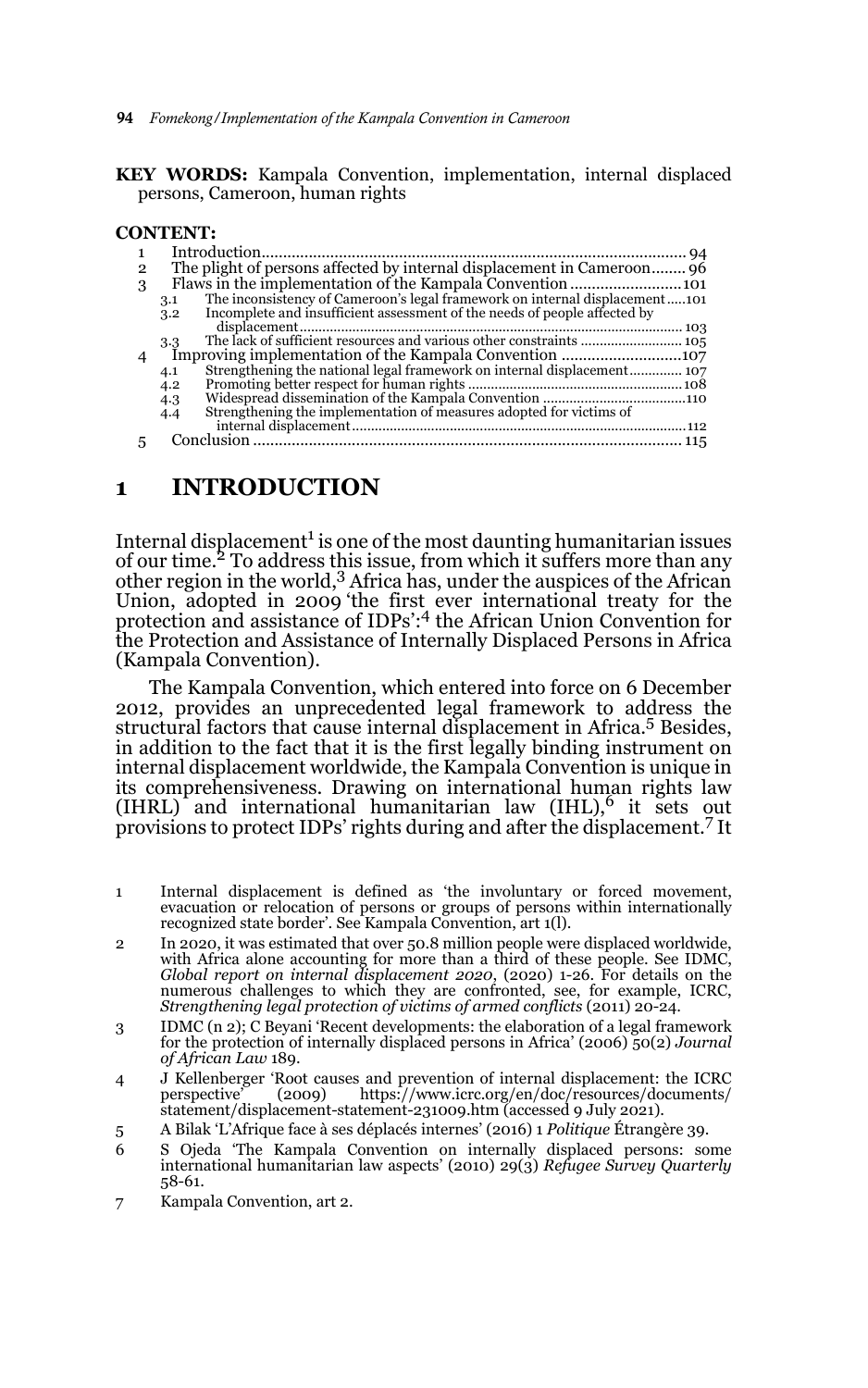also governs all types of internal displacement, including, without being limited to, internal displacement resulting from armed conflict and other situations of generalised violence, disaster-induced displacement, and development-induced displacement.

However, it is widely acknowledged that any treaty, no matter how relevant, 'is merely a piece of paper'<sup>9</sup> if the provisions it contains are not influenced as expected.<sup>10</sup> Indeed, '[t]he legal norm is alive and its implemented as expected.<sup>10</sup> Indeed, '[t]he legal norm is alive and its history does not end with its birth' (our translation).<sup>11</sup> On the contrary, once it has been adopted, it is important to implement it in order to ensure that the objectives it pursues are fulfilled.<sup>12</sup>

This contribution examines the implementation by Cameroon of the Kampala Convention which it ratified in 2015.<sup>13</sup> It highlights the fact that there is a considerable gap between the legal provisions of this Convention and their practical application in Cameroon. On this basis, it argues that there is an urgent need to take necessary measures to reduce or close such a gap and, thus, improve the plight of the more than 1 052 591 civilians who had been internally displaced as a result of deadly attacks by non-state armed groups in the Far North region, growing violence in the Northwest and Southwest regions (NW/SW regions) and natural disasters.<sup>14</sup>

The approach envisaged to achieve this demonstration is articulated in three stages. Firstly, the article analyses the plight of victims of internal displacement in Cameroon, including IDPs, returnees (former IDPs) and host communities, in order to highlight the sheer gravity of their situation, their precarious existence and vulnerabilities. Secondly, it critically discusses the limitations that prevent the Kampala Convention from fully contributing to the improvement of the lot of IDPs whose numbers are growing alarmingly and who continue to be victims of violations of their fundamental rights. Finally, with an approach centered around making suggestions for law reform, the article puts forward possible solutions aimed at strengthening the implementation of the Kampala Convention in Cameroon. The proposed solutions stem not only from the highlighted limitations in the implementation of the Kampala Convention, but also from some good policies and practices that have been tried, tested and observed in other contexts and whose application in the Cameroonian context could, in our view, contribute to improving the situation of IDPs in this country.

- 9 The expression is borrowed from S Cessouma, in her preface to the African Union Transitional Justice Policy (2019).
- 10 L Robert *La contribution de l'Union européenne au droit international des droits de l'homme* (2014) 10.
- 11 Robert (n 10).
- 12 Union académique internationale, *Dictionnaire de la terminologie du droit international* (1960) 47.
- 13 In accordance with Decree 2014/610 of 31 December 2014.
- 14 UNHCR, Cameroon Multi-Country Office (MCO) global statistics August 2021 https://data2.unhcr.org/fr/documents/details/88518 (accessed 10 October 2021).

<sup>8</sup> Kampala Convention, art 1(k)(l).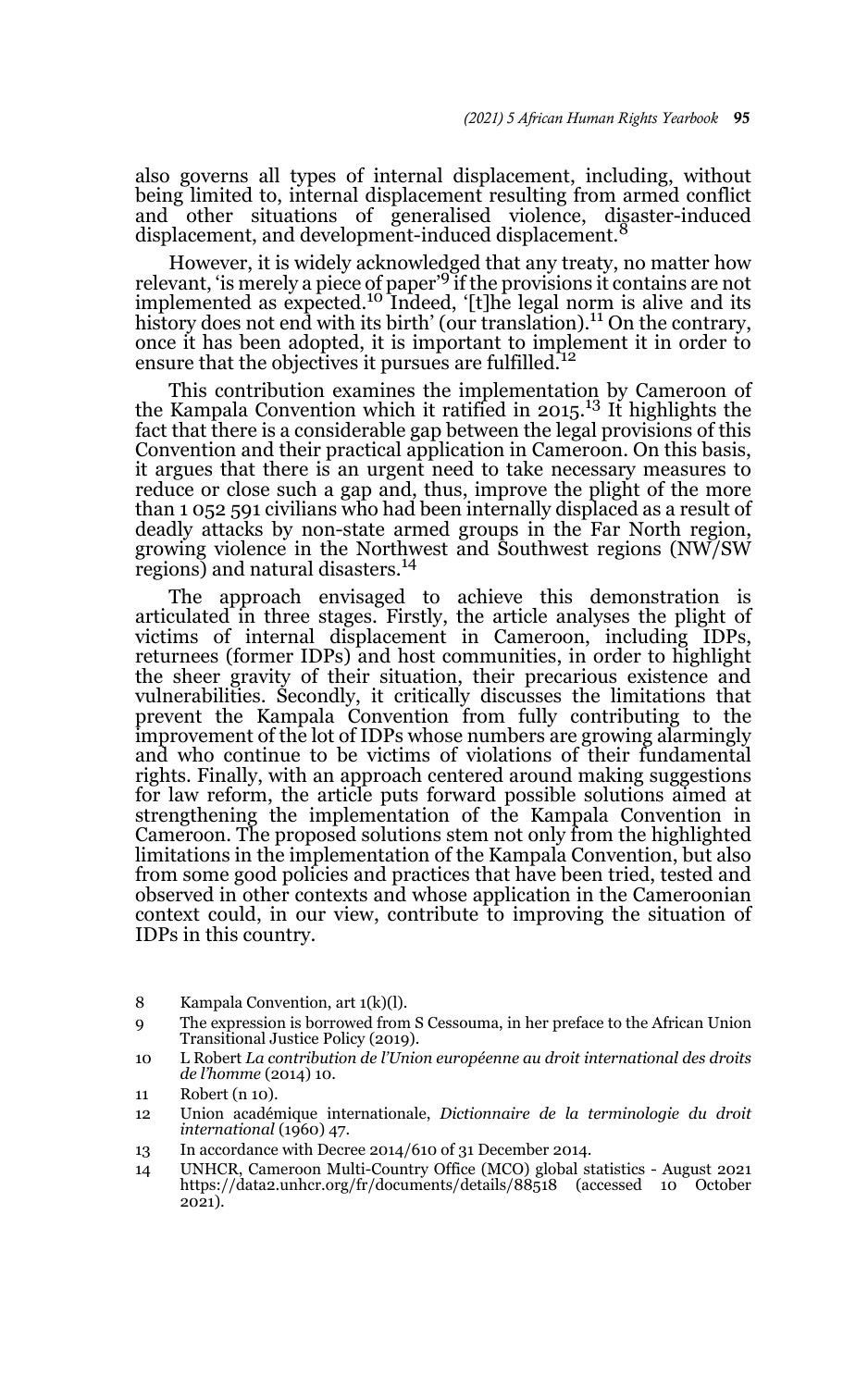The proposed contribution which is at the confluence of law and sociology is of both scientific and social interest. Indeed, while there are many studies on the Kampala Convention,<sup>15</sup> almost nine years after its entry into force, there are still very few that are specifically devoted to analysing its implementation by states parties. Regarding Cameroon in particular, to our knowledge, no study specifically analyses the implementation of the Kampala Convention in this state. This contribution therefore aims to fill this gap in the literature. Moreover, in a context where the number of IDPs in Cameroon is constantly growing, there is an urgent need to draw the attention of policymakers to the plight of these vulnerable people.16 In addition, this study is part of efforts to disseminate the Kampala Convention, in the hope of enabling IDPs to effectively enjoy the protections and guarantees offered to them by this Convention. But before undertaking the analysis, it is important to stress that the following discussion will mainly focus on actions taken by Cameroon because, although the Kampala Convention also imposes obligations on non-state actors,  $17$ the primary responsibility for its implementation rests with the state.

# **2 THE PLIGHT OF PERSONS AFFECTED BY INTERNAL DISPLACEMENT IN CAMEROON**

Throughout its history, Cameroon has been confronted with the phenomenon of internal displacement on several occasions.<sup>18</sup> However, since 2013, the forced displacement of populations within the Cameroonian territory has reached unprecedented levels.19 As of August 2021, more than 1 052 591 internally displaced persons and 466 578 returnees (ex-IDPs) were registered in Cameroon.<sup>20</sup> With these figures, Cameroon appears to be the second country in the Lake Chad Basin region most affected by internal displacement.<sup>21</sup> Moreover,

- 15 M Taddele Maru 'The Kampala Convention and its Contributions to International Law' (2011) 1(1) *JID* 91-130; L Groth 'Engendering protection: an analysis of the 2009 Kampala Convention and its provisions for internally displaced women'<br>(2011) 23(2) International Journal of Refugee Law 221-251; A Abebe The<br>emerging law of forced displacement in Africa: development and *implementation of the Kampala Convention on internal displacement* (2018).
- 16 IDMC, *Out of sight: Cameroon's downward spiral of violence and displacement* (2021) https://www.internal-displacement.org/media-centres/out-of-sight-came roons-downward-spiral-of-violence-and-displacement (accessed 9 July 2021).
- 17 For details on actors involved in the implementation of the Convention, R Adeola, 'The protection and assistance of internally displaced persons under the Kampala Convention: an institutional approach' (2020) *Refugee Survey Quarterly* 1-30; K Ridderbos 'The Kampala Convention and obligations of armed groups' (2011) 37 *FMR* 36-37.
- 18 G Waté Sayem 'La question des déplacés forcés de la "Crise Anglophone" au Cameroun depuis 2016' (2020) 14(2) *Journal of the African Literature Association* 308.
- 19 Waté Sayem (n 18) 308.
- 20 UNHCR, Cameroon statistics August 2021 (2021) https://data2.unhcr.org/fr/ documents/details/88520 (accessed 10 October 2021).
- 21 Visit https://gho.unocha.org/fr/cameroun (accessed 10 October 2021).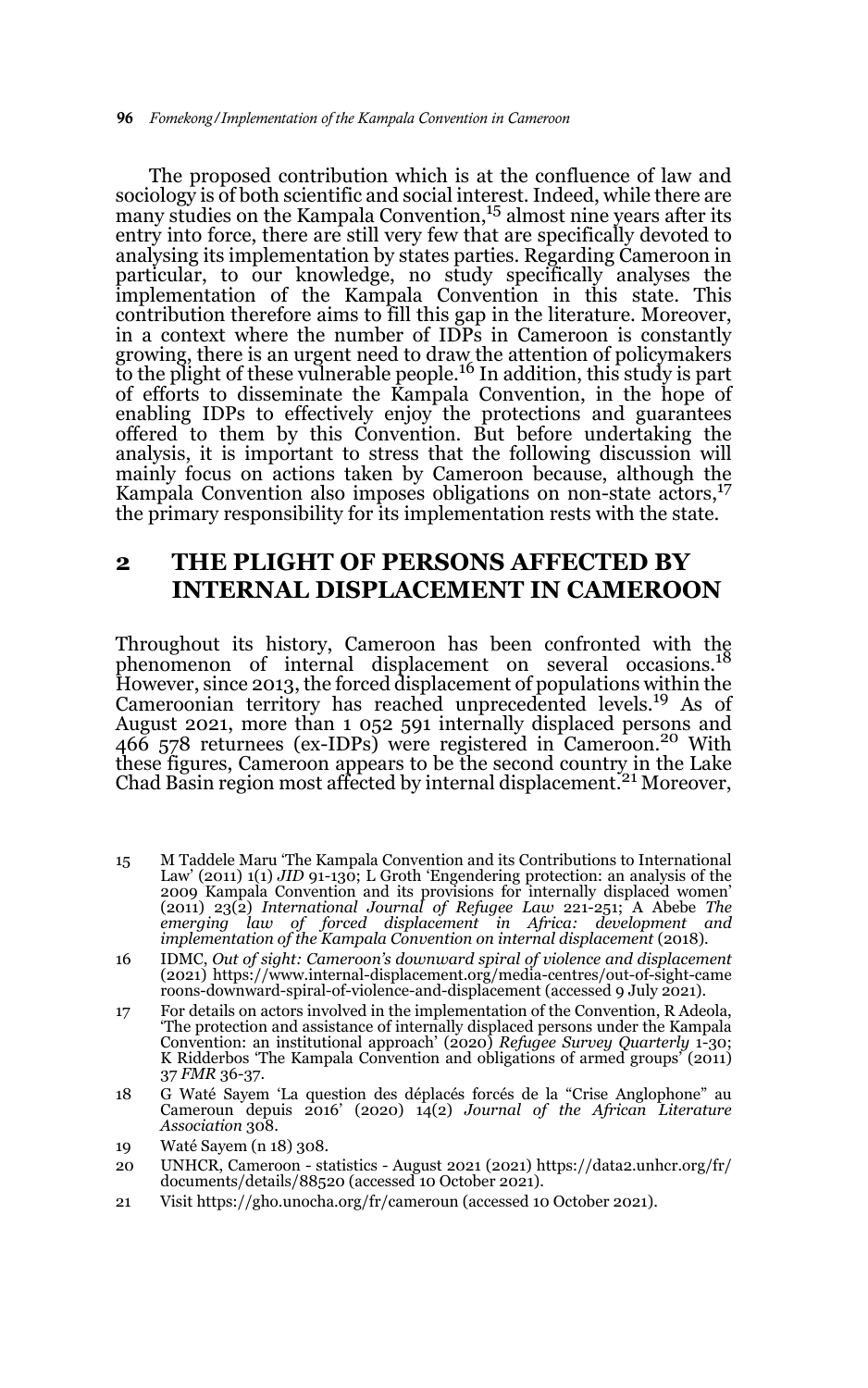these figures, which continue to increase over time, would be higher if we consider that insecurity, the refusal of some IDPs to register and the lack of coordination between agencies and institutions dealing with IDPs registration sometimes hinder the efforts to register victims of forced displacement in Cameroon.<sup>22</sup> These large population movements are the result of repeated attacks by the armed group Boko Haram in the far North region (341 535 and almost 123 489 returnees), hostilities between Cameroonian defence and security forces (DSF), and armed groups in the NW/SW regions (711 056 IDPs and 333 900 returnees) and, to a lesser extent, natural disasters<sup>23</sup> (116 000 in  $2020$ ).<sup>24</sup>

Whether it is the ongoing armed conflict with Boko Haram in the far North region or the crisis in the NW/SW regions, human rights violations are the main cause of the internal displacement associated with these two major security challenges that Cameroon is facing.<sup>25</sup> The catalogue of violations committed against the population in the framework of these security crises is particularly long, that they cannot all be mentioned here.<sup>26</sup> Nevertheless, it can be noted that in the period January to November 2019 alone, 275 cases of homicides, including 225 cases against civilians were recorded in the far North region.<sup>27</sup> This figure, which relates solely to the violation of homicide, indicates that the civilian population is the primary target of the abuses committed in the context of this conflict. Similarly, in the NW/SW regions, members of armed groups scour villages and rural areas where they kill, rape and<br>pillage the civilian population.<sup>28</sup> It is estimated, for example, that in the first half of 2018 alone, more than a hundred properties were destroyed by armed separatists.29 The multiple violations of the right to education are also to be deplored. Schools have suffered and continue to suffer repeated attacks by armed gangs. In 2018, more than 120 schools were burned in the NW/SW regions, thereby depriving thousands of children of their right to education.<sup>30</sup>

- 22 C André *Why more data is needed to unveil the true scale of the displacement crises in Burkina Faso and Cameroon* (2020) https://www.internal-displace ment.org/expert-opinion/why-more-data-is-needed-to-unveil-the-true-scale-ofthe-displacement-crises-in (accessed 10 October 2021).
- 23 OIM, *Rapport sur les déplacements: région de l'Extrême Nord Cameroun Cameroun-Round 22* (2021) 10.

- 25 OCHA, *Cameroon: humanitarian response plan* (2021) 24-25.
- 26 *Emergency humanitarian assistance plan for the North-West and South-West Regions (2018-2019)* (2018) 4-10.
- 27 Amnesty International, *Cameroon: victims of Boko Haram attacks feel abandoned in the far North* (2019) https://www.amnesty.org/fr/latest/news/ 2019/12/cameroon-victims-of-boko-haram-attacks-feel-abandoned-in-the-farnorth/ (accessed 9 July 2021).
- 28 *Emergency humanitarian assistance plan for the North-West and South-West Regions* (n 26) 9.
- 29 *Emergency humanitarian assistance plan for the North-West and South-West Regions* (n 26) 9.
- 30 *Emergency humanitarian assistance plan for the North-West and South-West Regions* (n 26) 4.

<sup>24</sup> Andre (n 22).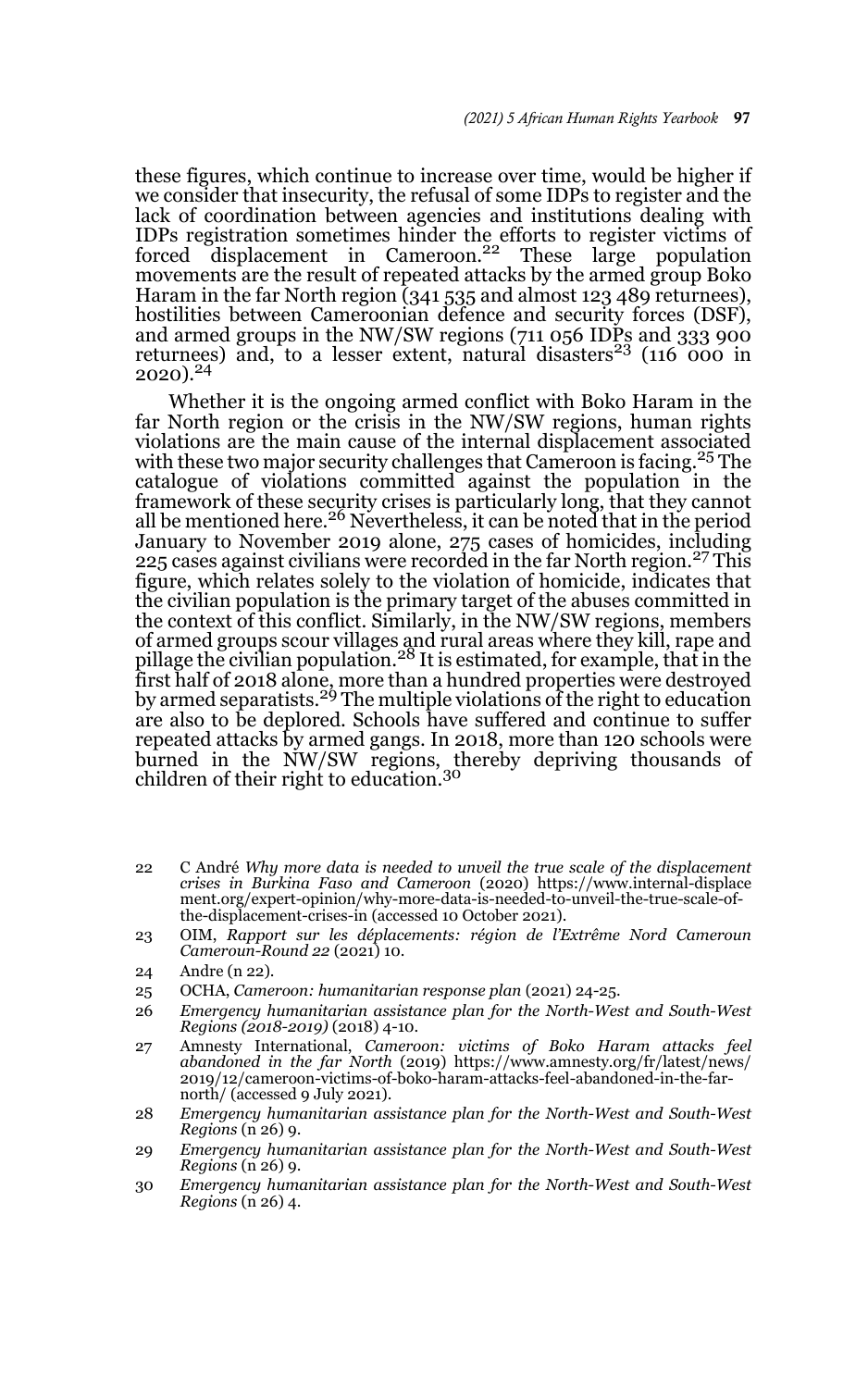Human rights' violations are not solely attributable to armed groups. Cameroonian DSF, as well as members of the vigilance committees used by Cameroon to face security challenges, have also been accused on several occasions of committing exactions against the population, even though the Cameroonian government has always tended to refute such accusations. One striking example is the Ngharbu massacre, in the context of which DSF were accused of killing 21 civilians, including 13 children and a pregnant woman in Ngarbuh neighbourhood, setting fire to five houses, looting dozens of other properties and beating up residents.31 The Cameroonian authorities, from the outset, denied any responsibility on the part of their DSF. However, the conclusions of the Commission of Inquiry set up by the President of the Republic later confirmed that members of the FDS and a local vigilance committee had indeed committed multiple abuses a focal vignance committee had maded commissional against civilians.<sup>32</sup> This is not an isolated case.<sup>33</sup>

These numerous violations committed by the various armed actors involved in the ongoing crises in Cameroon have forced many people to flee their homes to find refuge not only in other towns and villages of the concerned regions, but equally in other regions of the country particularly the West, Centre and Littoral regions. The needs faced by these populations during their displacements are so many and acute that they cannot be analysed exhaustively here. An analysis of the reports of humanitarian organisations active in the field shows that the most urgent needs include basic necessities, such as food, water, shelter and medical care.<sup>34</sup> In order to survive, displaced populations are very often forced to consume cheaper food. Some families are forced to send members of their household to live elsewhere with relatives even if the conditions are not suitable  $35$  – they just need to find a place to live – while other family members engage in prostitution in order to meet the family's basic needs.<sup>36</sup>

Gender based gender-based violence (GBV) is another important protection need to which IDPs in Cameroon are confronted. Indeed, although Cameroon has a comprehensive legal framework to fight against GBV, <sup>37</sup> recent surveys show that displaced women and girls in Cameroon are exposed to multiple forms of violence,38 including sexual exploitation, sexual violence, and assault against young girls particularly. To address this issue, Cameroon, in collaboration with

33 T Agbahey 'Cameroun: le procès des militaires de Zelevet, une occasion de mettre fin à l'impunité' (2020) https://www.jeuneafrique.com/899916/societe/tribunele-proces-des-militaires-de-zelevet-une-occasion-de-mettre-fin-a-limpunite/ (accessed 9 July 2021).

35 Sayem (n 18) 314.

<sup>31</sup> I Allegrozzi 'Renewed attacks on aid workers in Cameroon' (2020) https:// www.hrw.org/news/2020/06/04/renewed-attacks-aid-workers-cameroon (accessed 9 July 2021).

<sup>32</sup> HRW *Cameroon: massacre findings made public* (2020).

<sup>34</sup> OCHA (n 25).

<sup>36</sup> J Kouagheu 'Au Cameroun, le calvaire des déplacés des régions anglophones' (2019) https://www.lemonde.fr/afrique/article/2019/08/05/au-cameroun-lecalvaire-des-deplaces-des-regions-anglophones\_5496573\_3212.html (accessed 9 July 2021).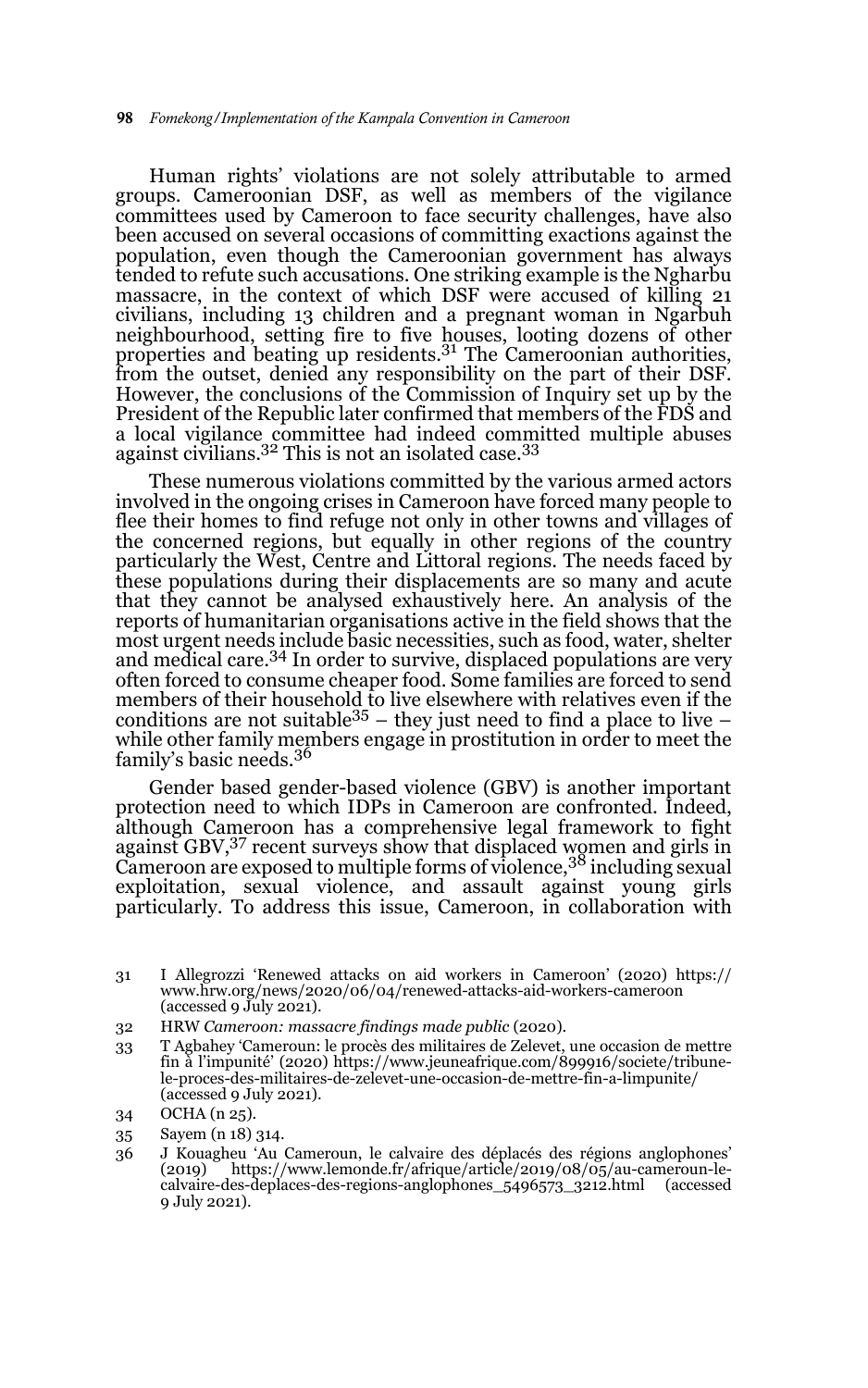humanitarian actors, has defined a multifaceted assistance strategy built around the following elements: 'social cohesion areas for women' with the aim of offering assistance to victims in complete discretion, the establishment of dialogue, counselling and referral centres for victims of GBV and the provision of cross-sectoral care for victims with a view<br>to their rehabilitation.<sup>39</sup> As important as these measures are, they are still insufficient as they are not systematically implemented and their territorial coverage does not extend to all the regions and localities where victims have sought refuge.

The right to education of children, who make up over 51 per cent of the IDP population in Cameroon,<sup>40</sup> is also seriously affected. Although there are no up-to-date statistics in this regard, an analysis of reports produced by humanitarian organisations shows that a significant proportion of displaced children are not enrolled in school due to lack of money from parents and lack of interest.41 Of those who have been enrolled, some do not eat enough before going to school because the amount of food available is not sufficient for the household, while others do not have all the necessary school supplies.42 Moreover, schools and teachers continue to be attacked by armed groups,<sup>43</sup> leading to the overcrowding of classrooms in areas hosting displaced children and, therefore contributing to a decline in the quality of education offered.

In addition, the persistence of attacks and hostilities in crisis areas prolongs the duration of displacement of these populations and thus prevents their return to their localities of origin. For example, in 2020, it was estimated that about 10 000 IDPs were able to return to their homes.<sup>44</sup> This figure represents only about 32 per cent of the number of people who had been forced to flee their homes in that region.<sup>45</sup> Moreover, once returned to their homes, these people still face pressing needs due to the destruction of their properties and the lack of economic opportunities resulting from the ongoing violence in their places of residence.

37 Cameroon has recently strengthened its legislative framework for the protection of women through the adoption of a new Penal Code that has broadened the range of offences against women. Such newly introduced offences include, for example, female genital mutilations, prevention of growth of an organ, sexual harassment sanctioned by the provisions of sections  $277(1)$ ,  $277(2)$  &  $302(1)$ .

- 39 *Single report comprising the 4th, 5th and 6th periodic reports of Cameroon relating to the African Charter on Human and People's Rights and 1st reports relating to the Maputo Protocol and the Kampala Convention* (2020) 133.
- 40 OCHA, *Aperçu des besoins humanitaires-Cameroun* (2019) 8.
- 41 APDEL, *Evaluation des besoins des déplacés internes dans le Département de la Menoua* (2018) 7-12.
- 42 APDEL (n 41); Ministry of Basic Education and UNICEF, Évaluation des besoins d'éducation des enfants des populations déplacées internes dans quelques arrondissements des régions de l'Est, Adamaoua et Extrême-nord du Cameroun (2017) 4-17.
- 43 OCHA, *Cameroon humanitarian dashboard*, January to June 2021 (2021) 3.
- 44 OCHA (n 25) 7.
- 45 OCHA (n 25) 7.

<sup>38</sup> OCHA (n 25) 24.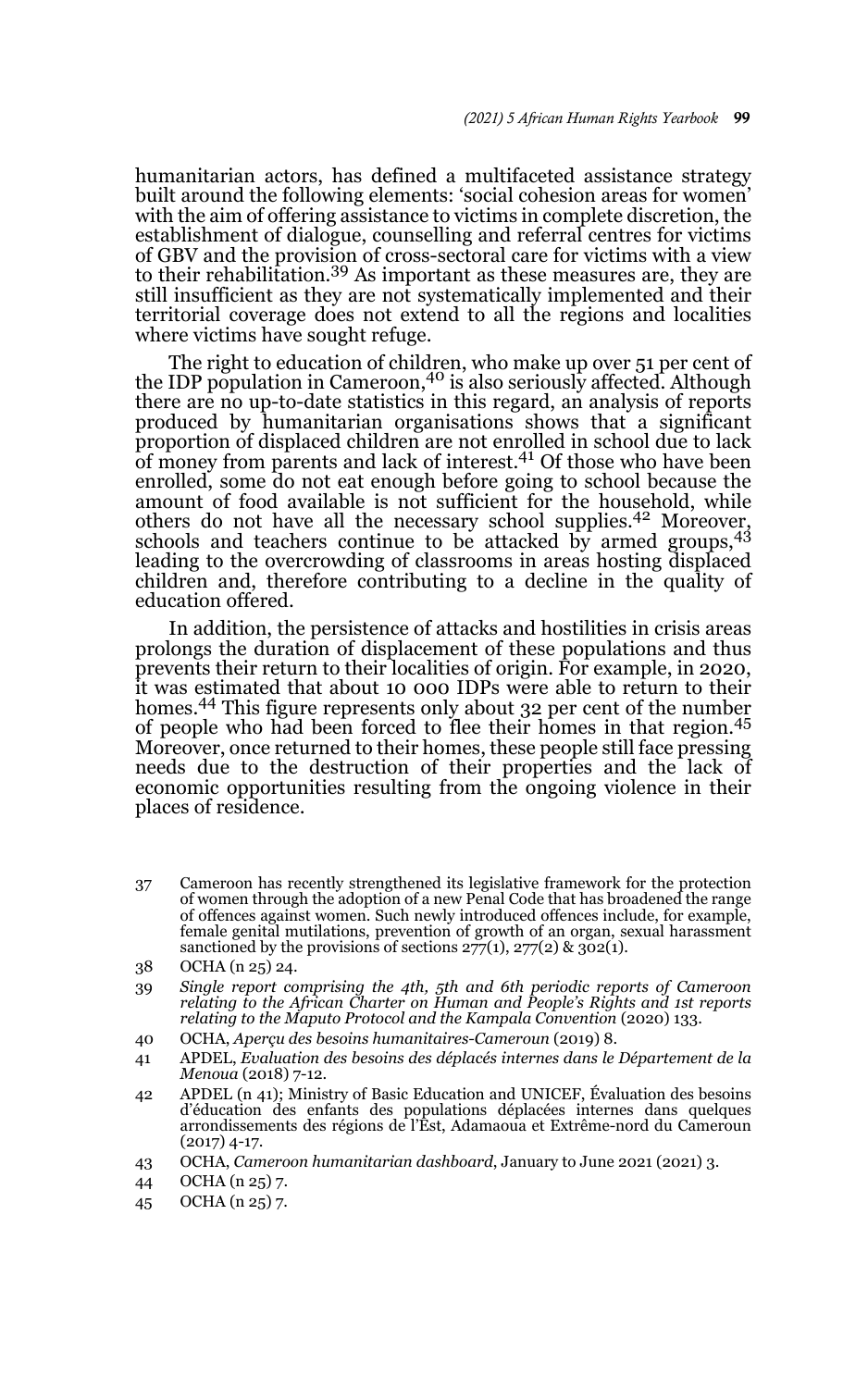Even though in some parts of the country the government and its humanitarian partners are busy distributing sleeping materials and foodstuffs, observers agree that the humanitarian assistance provided to IDPs remains largely insufficient.46 We will come back to this later. Moreover, many IDPs feel neglected and ignored in the provision of humanitarian assistance to people in need in Cameroon.<sup>47</sup> Indeed, it has been reported that many IDPs accuse the government of Cameroon of being more sensitive to the situation of refugees while minimising their own.48 The following words of an IDP from the village of Zamay in the Far North region are illustrative in this respect: '[w]e are living a paradox here. People who come from far away from Nigeria are treated better than us. People who created and exported Boko Haram are given more attention than Cameroonians'<sup>49</sup> (our translation). It is in this sense that the phenomenon of internal displacement in Cameroon has been described as one of the world's most neglected displacement crises.<sup>50</sup>

Stuck in this situation of vulnerability and precariousness, IDPs often find salvation in the camps where they hope to benefit from the services of humanitarian actors. Many others prefer to settle in host communities that have demonstrated a great capacity and sense of hospitality and solidarity towards IDPs. The host communities of IDPs are nonetheless also adversely affected by internal displacement. The influx of IDPs and their prolonged stay host localities put considerable pressure on local resources, basic social services, and thus on the resilience of host communities.<sup>51</sup> In fact, in a context already marked by resource scarcity, the frequent displacements of populations put further and unexpected pressure on the capacities and resources of the host communities, and consequently contributes to increasing their vulnerabilities and specific needs. Similarly, massive flows of IDPs have destabilising effects on host communities: the resulting rapid depletion of resources can lead to social tensions between IDPs and host communities. These tensions in turn fuel local violence, which can be exploited by armed extremist groups to recruit from the local population and increase their attacks.<sup>52</sup> Field studies also reveal that some host populations consider IDPs to be undisciplined actors, vectors of insecurity and disorder.53

- 46 A Lamarche & A Fox *Crisis denied in Cameroon: Government refusal to recognise suffering in NWSW deter donors* (2019); Sayem (n 18); A Mahamat *Déplacés et réfugiés au Cameroun: profils, itinéraires et expériences à partir des crises nigériane et centrafricaine* (2021) *Revue canadienne des études africaines* <sup>11</sup>**;** W Samah & E Sunjo Tata *Straddled between government forces and armed separatists: The plight of internally displaced persons from the Anglophone regions of Cameroon* in R Adeola (ed) *National protection of internally displaced persons in Africa: beyond the rhetoric* (2021) 73-92.
- 47 Mahamat (n 46) 11-12**;** Sayem (n 18) 315-318.
- 48 Mahamat (n 46) 12.
- 49 Mahamat (n 46) 12.
- 50 Visit https://www.nrc.no/news/2019/june/cameroon-tops-list-of-most-neglect ed-crises/ (accessed 10 October 2021).
- 51 Sayem (n 18) 318-319.
- 52 A Davies *IDPs in host families and host communities: assistance for hosting arrangements* (2012) 7-11.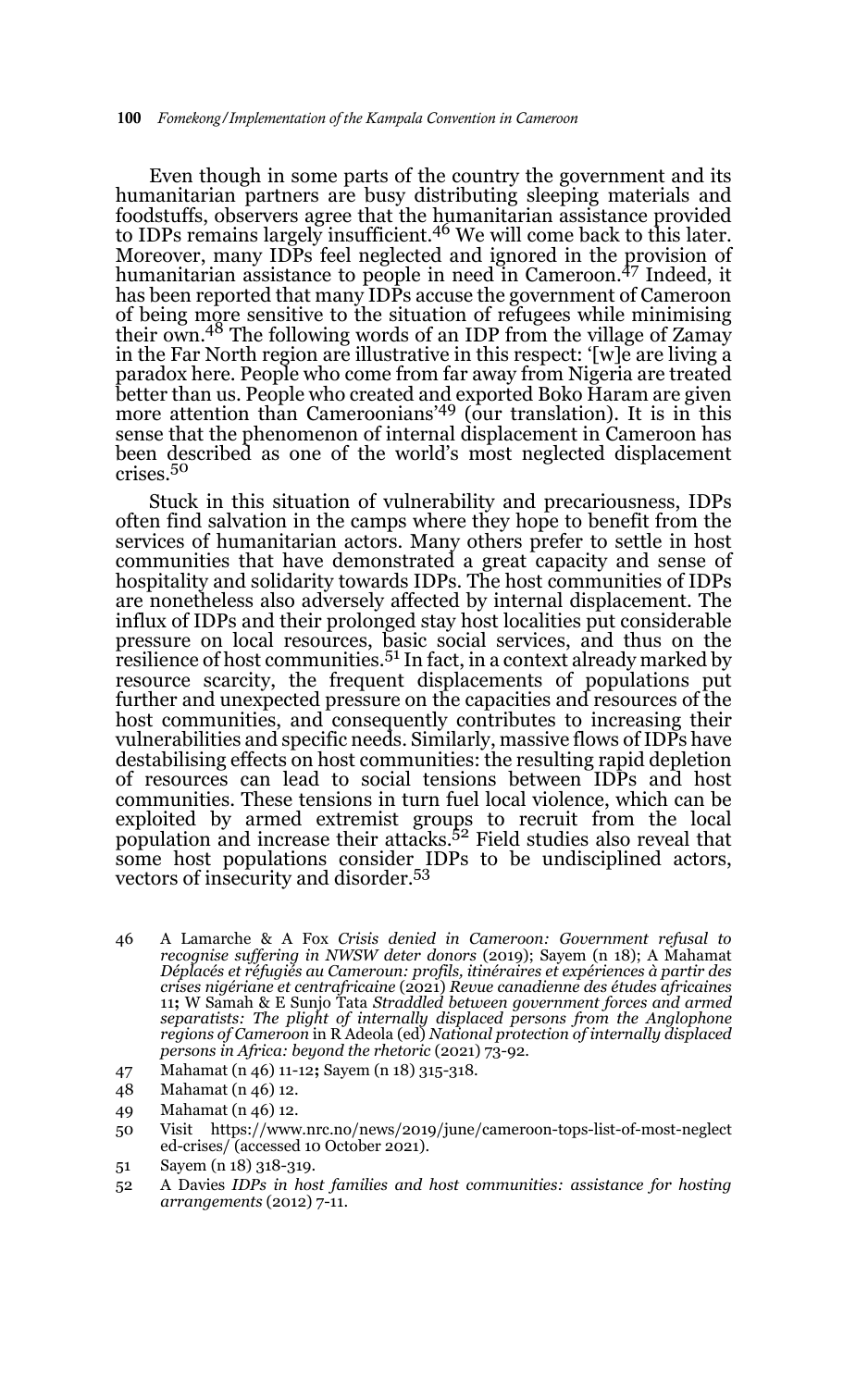Thus, people affected by internal displacement in Cameroon, and in particular IDPs, are in a particularly worrying situation of vulnerability. This is indicative of weaknesses in the implementation of the Kampala Convention, which aims to prevent arbitrary displacement and improve the lot of those affected by it.

# **3 FLAWS IN THE IMPLEMENTATION OF THE KAMPALA CONVENTION**

Cameroon's ratification of the Kampala Convention has opened up new prospects for the prevention of forced displacement in this country and the protection of persons who are victims of it. However, more than five years after its entry into force for Cameroon, it is regrettable to note that the Kampala Convention is still slow to produce its full effects in this country, particularly in view of the mass forced displacements that continue to be observed there and the critical situation in which the people who are victims of these displacements find themselves. The following discussion identifies and analyses the main limitations to the full achievement of the objectives of the Kampala Convention in Cameroon.

### **3.1 The inconsistency of Cameroon's legal framework on internal displacement**

The Kampala Convention requires state parties to incorporate their obligations under the Convention into domestic law by enacting or amending relevant legislation on the protection of, and assistance to IDPs.54 Despite having ratified the Kampala Convention more than six years ago, Cameroon still does not have specific national legislation on internal displacement. In its initial report on the implementation of the Kampala Convention, Cameroon mentions a long list of national laws and decrees that are said to form part of the national legal corpus on internal displacement.55 However, after due analysis, it appears that none of these texts specifically deal with internal displacement.

In recent years, important national instruments have been added to the legal framework for the protection of human rights in Cameroon. These include Law No 2016/007 of 12 July 2016 on the Penal Code (revised Penal Code), Law No 2017/12 of 12 July 2017 to lay down the Code of Military Justice (Code of Military Justice) and the National Action Plan for the Promotion and Protection of Human Rights in Cameroon (2015-2019). While these major texts contain specific provisions in favour of certain categories of vulnerable persons such as children and women, it is regrettable to note that none of them provides for special protections in favour of IDPs who also have specific

<sup>53</sup> Mahamat (n 46) 4.

<sup>54</sup> Kampala Convention art 3(2)(a).

<sup>55</sup> *Periodic Reports of Cameroon* (n 39) 157-158.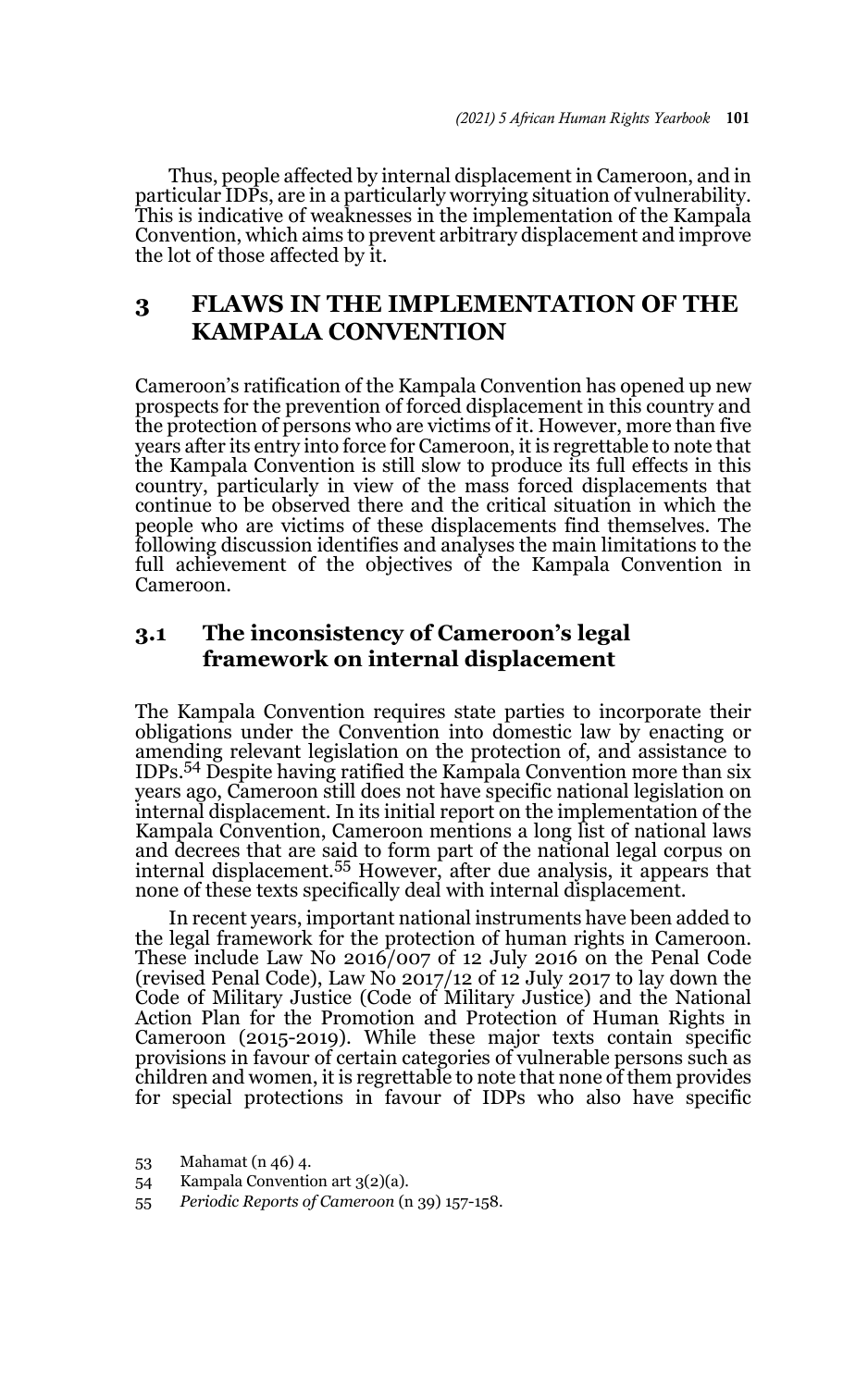protection needs and vulnerabilities that are not yet adequately covered by national legislation. The drafting of these texts could indeed have been an appropriate opportunity to include in Cameroonian national legislation the provisions set out in the Kampala Convention. Moreover, the revised Penal Code and the Code of Military Justice criminalise and reinforce the punishment of many acts that may cause arbitrary displacement, $5<sup>6</sup>$  but regrettably, they do not specifically criminalise arbitrary displacement per se as required by the Kampala Convention.57

It is true that the Cameroonian legal system being a monist system,58 the Kampala Convention automatically became binding domestic law when it entered into force for Cameroon. Yet, despite this fact, there is still a need for specific regulatory measures related to internal displacement for several reasons. Firstly, some provisions of the Kampala Convention are not self-executing and therefore require that legislative incorporation measures be adopted in the first place. This is particularly the case with the penal provisions of the Kampala Convention, which leave it to each state to define the appropriate penalty to be applied in case of violation of the prohibition of arbitrary displacement and the specific protections granted to IDPs.

The adoption of national measures can also be a great opportunity to go beyond the protections set out in the Kampala Convention by providing more generous protection measures that take into account the specificity of internal displacement in Cameroon.

Additionally, domestic law is relevant for establishing institutions and mechanisms responsible for ensuring implementation of and compliance with the Kampala Convention. Domestic instruments are indeed the ideal frameworks within which to clearly define the responsibilities of the different governmental entities that would be involved in managing situations of internal displacement, as well as the modalities for the provision of assistance by international agencies.59 In the same vein, a national instrument can also serve as a basis for effective cooperation and coordination of all parties concerned. It is for this reason that the Kampala Convention requires states to designate an authority or body, responsible for coordinating activities aimed at protecting and assisting IDPs and, and for cooperating with relevant

- 56 For example, the new Penal Code has consolidated protection of the physical integrity of the person. The scope of the criminal responsibility of the author of torture has notably been extended to include traditional leaders (Section 277(3)). It also contains new provisions on child and women protection against violence. Henceforth, the following offences are provided for and punishable under the corresponding sections of the Penal Code: interference with the right to education and training (Section 355(2)), genital mutilation (Section  $27(1)$ ), and prevention of growth of organ (Section 277(2)). As for the Code of Military Justice, it clearly establishes the jurisdiction of Cameroonian military courts to try genocide, war crimes and crimes against humanity as defined in the international instruments ratified by Cameroon.
- 57 Kampala Convention art 4(6).
- 58 See art 45 of the Constitution of Cameroon.
- 59 ICRC, *Translating the Kampala Convention into practice: a stocktaking exercise* (2006) 38.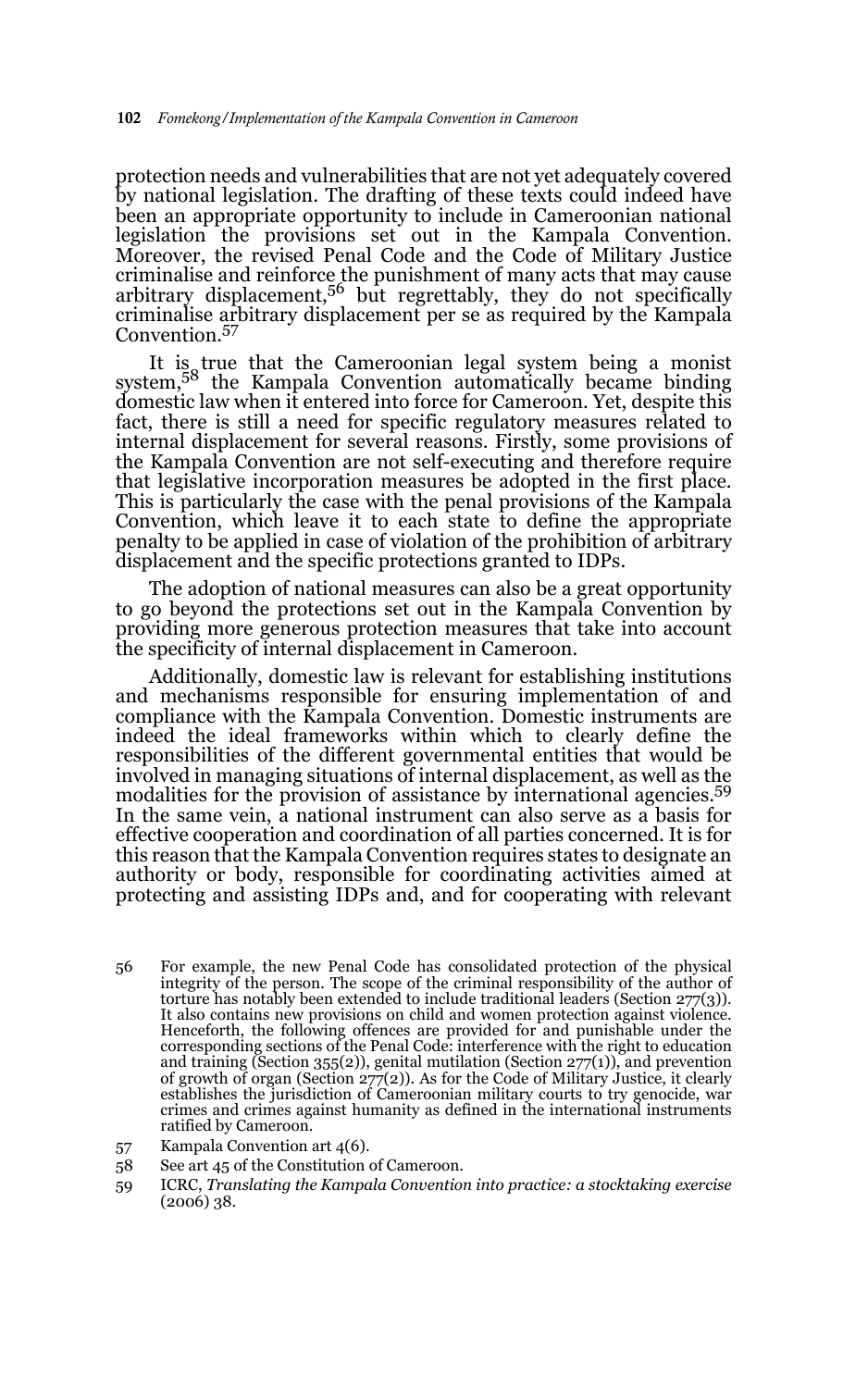organisations and stakeholders.<sup>60</sup> However, this has not yet been undertaken by Cameroon. Prevention of internal displacement, as well as the protection and assistance to IDPs are currently provided by a multitude of government actors whose actions are uncoordinated, fragmented and *ad hoc*. This is not conducive to effective planning of state activities and attribution of priorities in terms of prevention of internal displacement and support to IDPs. For example, in accordance with the provisions of the Kampala Convention, which requires states to devise early warning systems in areas of potential displacement in<br>order to prevent population displacement,<sup>61</sup> Cameroon has an early warning system whose purpose is to anticipate forced displacements, or to mitigate as far as possible the risks of them occurring. This system includes the National Council for Civil Protection, the National Risk Observatory, the Emergency Flood Control Project, the National Contingency Plan, the National Platform for Disaster Risk Reduction and the National Observatory on Climate Change. However, it is regrettable that the existence of such a comprehensive system has not made it possible to prevent, or at least mitigate, the consequences of the recurrent natural disasters observed in Cameroon in recent years. The overlapping of competences and the absence of a real synergy between these multiple actors can explain this.<sup>62</sup>

# **3.2 Incomplete and insufficient assessment of the needs of people affected by displacement**

In order to ensure that the needs of IDPs and their host communities are duly taken into account and met as effectively as possible, it is essential that they be previously identified and assessed in a clear,<br>adequate and rigorous manner.<sup>63</sup> The availability of solid data on internal displacement leads to more effective and targeted responses, translating into better assistance and protection for the displaced.<sup>64</sup> The Kampala Convention adequately addresses this issue, which further demonstrates its progressive nature and the practicality of its provisions. In particular, it requires state parties to 'assess or facilitate the assessment of the needs and vulnerabilities of IDPs and host communities, in cooperation with international organisations or agencies'.<sup>65</sup>

In practice, however, the needs of IDPs and their host communities in Cameroon are not always fully and systematically assessed. When assessments are undertaken, they are very often focused either on

63 Kampala Convention art 5(5).

<sup>60</sup> N Krynsky Baal L Kivelä & M Weihmayer, 'Improving IDP Data to help implement the Guiding Principles' (2018) 59 *FMR* 21.

<sup>61</sup> Kampala Convention art 4(2).

<sup>62</sup> E Ziemine Ngoumou 'Prévention des catastrophes: les techniques s'affirment' https://www.cameroon-tribune.cm/article.html/26834/fr.html/prevention-cat astrophes-les-techniques-saffirment (accessed 9 July 2021).

<sup>64</sup> ICRC (n 59) 38.

<sup>65</sup> OCHA (n 25) 8.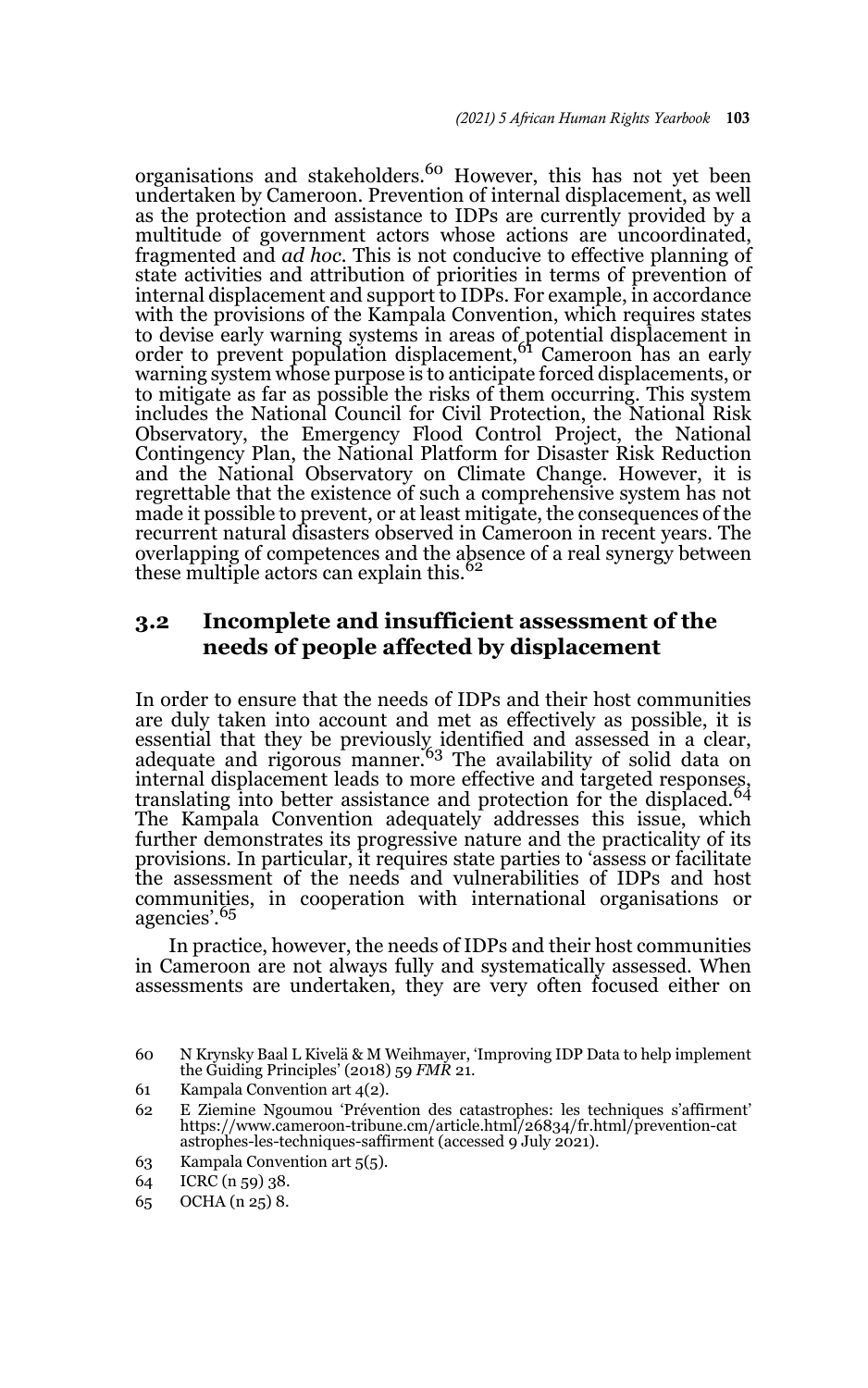sectoral needs, or on the needs of IDPs who have taken refuge in a locality that is in the same crisis-affected region. Yet many displaced populations have taken refuge in other major cities in regions other<br>than those experiencing crisis.<sup>66</sup> As a result, the IDPs whose needs are generally addressed and met are mainly those in localities surrounding the crisis areas. IDPs in other areas, however, also face urgent and<br>significant humanitarian needs.<sup>67</sup> Though efforts are being made by a multitude of actors, including host communities, to assist these people, it must be recognised that the responses to the challenges they face are largely *ad hoc*, fragmented and uncoordinated because they are insufficiently planned.

Moreover, the assessments undertaken are sometimes fragmentary, piecemeal and inaccurate in some respects. For example, the Emergency Humanitarian Assistance Plan for the North-West and South-West Regions does not provide an estimate or figures on the quantity of water and sanitation, health care and shelter needs of IDPs.68 The needs for which estimates are provided are not accompanied by information on how the resources to be mobilised will be distributed according to the sites or departments in which IDPs are located. Nor is there a distribution of people in need and targeted by status, gender and age. In addition, it is not clear whether IDPs communities were properly consulted in the assessment of their humanitarian needs. Furthermore, it is regrettable that no detailed and coherent information on the monitoring of the implementation of this plan is available in the public arena, especially as states are obliged to monitor and evaluate the effectiveness humanitarian assistance provided to IDPs.<sup>69</sup>

Several factors could explain these shortcomings, including the absence of an institutional mechanism with an explicit mandate, and the human, technical and financial resources required to undertake and carry out needs assessments and monitoring of responses. In addition, insecurity generated by the activism of armed groups, as well as the advanced state of disrepair of the main and secondary roads, hinders access to the areas where IDPs are located, which does not facilitate the assessment of the needs of these people on the ground.<sup>70</sup>

Humanitarian organisations in Cameroon, and in particular the specialised UN agencies, are doing their best to support the state of Cameroon in assessing the humanitarian needs of vulnerable populations. The Displacement Tracking Matrix (DTM) tool launched in November 2015 by the International Organization for Migration (IOM) with the aim of providing regular, accurate and up-to-date information on displaced populations in the Far North region of the country is to be commended in this regard.<sup>71</sup> However, the assessments

- 69 Kampala Convention art 9(2)(m).
- 70 OCHA (n 25) 5.

<sup>66</sup> OCHA (n 25) 8.

<sup>67</sup> For a review of their needs OCHA (n 25) 8.

<sup>68</sup> *Emergency humanitarian assistance plan for the North-West and South-West Regions* (n 26) 18.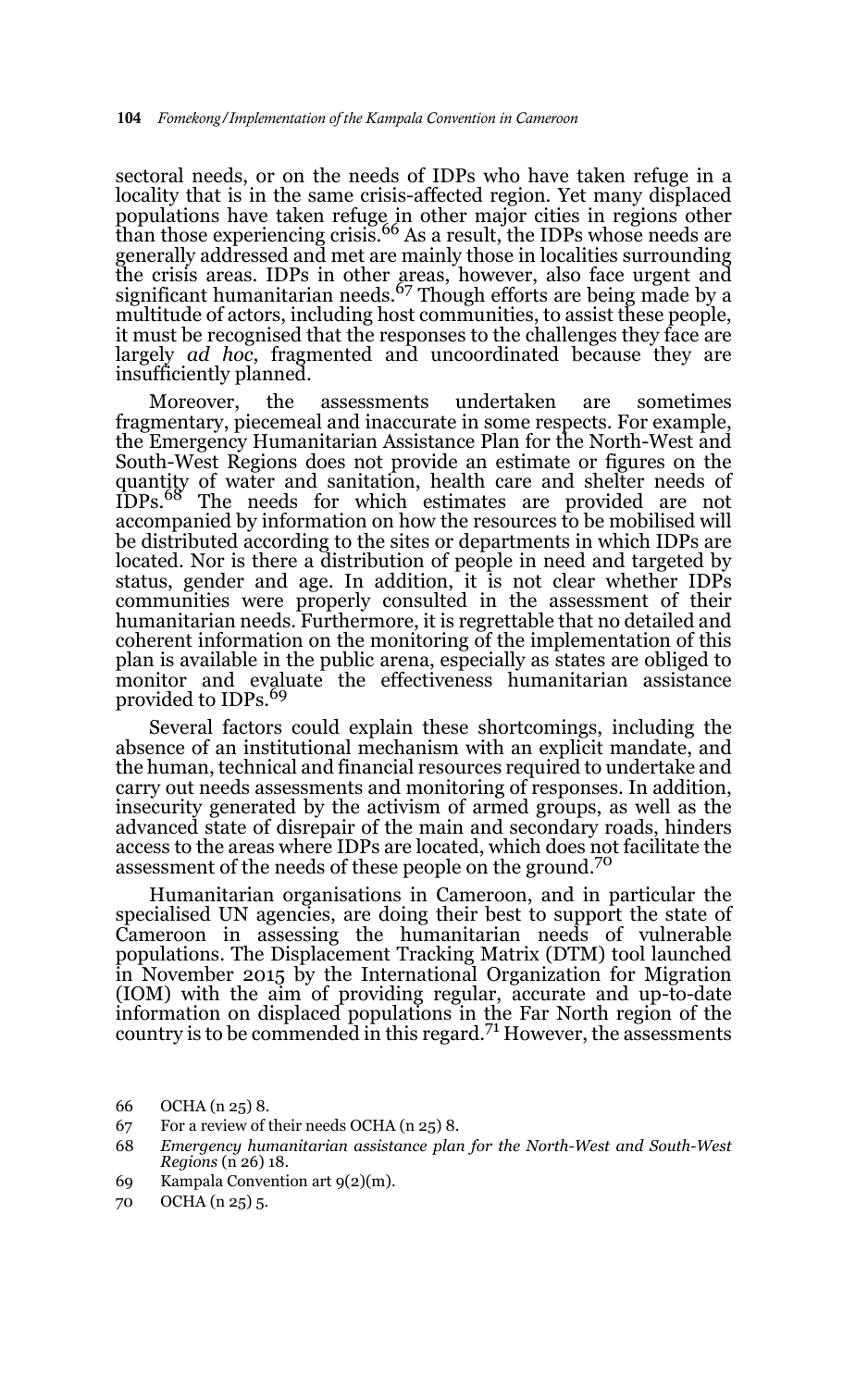conducted through this mechanism, as well as other assessments undertaken by other humanitarian organisations, still focus far too much on the needs of IDPs in the Northern regions of Cameroon, and in particular those in the Far North, to the detriment of those in other regions.

#### **3.3 The lack of sufficient resources and various other constraints**

The effective management of internal displacement in Cameroon is hampered by insufficient resources and various other bottlenecks. From the outset, it should be noted that, in addition to the issue of internal displacement, Cameroon is currently facing several other humanitarian challenges, all of which are equally important.<sup>72</sup> The resources available to respond to these challenges are however largely insufficient. For example, in 2020, of the \$391 million required in the revised 2020 Humanitarian Response Plan to reach 3.4 million people in need of humanitarian assistance, including IDPs, only 50 per cent was funded.<sup>73</sup> This situation makes the UN coordinator in Cameroon, M Naab, say that '[i]f the chronic underfunding of the humanitarian response in Cameroon is not addressed, millions of people will continue to be left without vital humanitarian assistance and protection'.<sup>74</sup>

The reconstruction project, which would facilitate the return and resettlement of IDPs, is also undermined by the lack of resources. For example, the provisional budget for the Plan for Reconstruction and Development of the North West and South West was estimated at \$161 535,000. Of this budget, only \$18 876,000 were collected a year later to finance the implementation of this plan.<sup>75</sup> It goes without saying that this reality is delaying the implementation of rehabilitation and reconstruction activities that are supposed to promote the safe, and voluntary return of IDPs to their regions of origin as required by the Kampala Convention.76

The delivery of humanitarian assistance also faces significant challenges in practice. These include the volatility of the security situation, which creates significant logistical constraints, such as intermittent and unpredictable access to populations in need, damage to roads and infrastructure through which humanitarian aid should be delivered, rising prices in the transport market, the continuous use of improvised explosive devices which exposed humanitarian actors to high risks and hindered their free movements, attacks and abductions

<sup>71</sup> Visit https://dtm.iom.int/cameroon (accessed 9 July 2021).

<sup>72</sup> For details in this regard, see OCHA, *Cameroon: humanitarian needs overview 2021* (2021).

<sup>73</sup> OCHA (n 25) 5.

<sup>74</sup> OCHA (n 25) 5.

<sup>75</sup> CRTV televised Newscast of 18 May 2021.

<sup>76</sup> Kampala Convention art 11(1).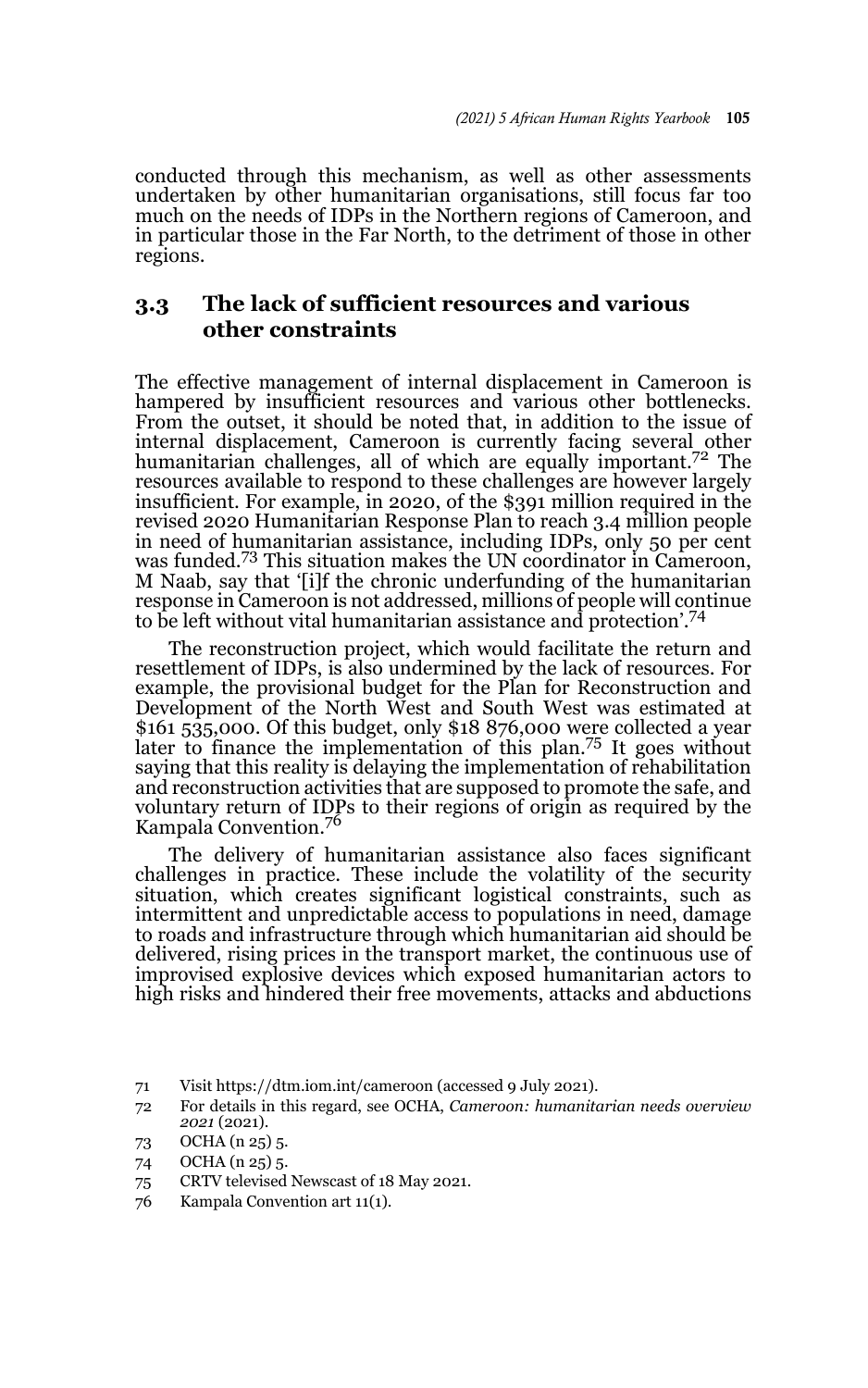of humanitarian actors, as well as reluctance of IDPs to receive humanitarian assistance for fear of reprisals by armed groups.<sup>77</sup>

Delays in the operationalisation of mechanisms in charge of implementing measures for IDPs are also to be deplored. In order to restore peace in the crisis areas, and therefore facilitate the voluntary and safe return, integration or resettlement of IDPs, the Government of Cameroon organised from 30 September to 4 October 2019, a Major National Dialogue whose objective was to find ways and means to silence the arms in the NW/SW regions in particular, and in Cameroon in general. At the end of this Major National Dialogue, it was decided to set up a committee charged with the follow-up of the implementation of the recommendations of this important national meeting, including those related to the protection of IDPs. However, it took almost six months for the Decree laying down the establishment, organization and<br>functioning of this committee to be issued.<sup>78</sup> After the adoption of this Decree, it took another six months for the committee to meet for the first time.79 Moreover, according to the same Decree the said committee 'shall meet at least once every six months and as when convened by its chairperson<sup>'.80</sup> However, the second working session of this Committee, which has just ended,  $81$  was held more than one year after the first,<sup>82</sup> that is six months late than the periodicity set by the abovementioned Decree. These long delays are not conducive to regular and effective monitoring of the implementation of the major national dialogue's recommendations, including those relating to IDPs.

It is also regrettable that displaced populations and their host communities are not always systematically consulted and actively involved in decision-making processes on actions undertaken on their behalf. For example, the Committee to Follow up the Implementation of the recommendations of the major national dialogue does not include a representative of IDPs, whereas they are among the main actors concerned by the recommendations that the Committee is monitoring. Moreover, the Decree establishing the Committee provides that it shall 'record opinions and suggestions likely to facilitate the implementation of the recommendations of the major national dialogue<sup>'.83</sup> It is, however, not clear how these opinions and suggestions are to be collected or submitted. A concerned person who would like to make suggestions for better assistance to IDPs would

77 OCHA, *aperçu des besoins humanitaires-Cameroun* (n 40) 40; Kouagheu (n 36).

- 78 Decree N0 2020/136 of 23 March 2020 to lay down the establishment, organization and functioning of the Committee to Follow up the implementation of the recommendations of the major national dialogue.
- 79 A Mbohou 'Résolution du grand dialogue national: il y a du concret' (2020) https://www.cameroon-tribune.cm/article.html/34713/fr.html/resolutions-dugrand-dialogue-national-il-y-du-concret (accessed 9 July 2021).
- 80 Art 4 of the Decree.
- 81 The second meeting of this committee held on the 22 September 2021. For details, see E Teke 'Major national dialogue: Follow up committee charts parts to recovery' (2021) https://www.crtv.cm/2021/09/major-national-dialogue-followup-committee-charts-path-to-recovery/ (accessed 4 October 2021).
- 82 The first meeting was held on 4 September 2020.
- 83 Art 2 of the Decree.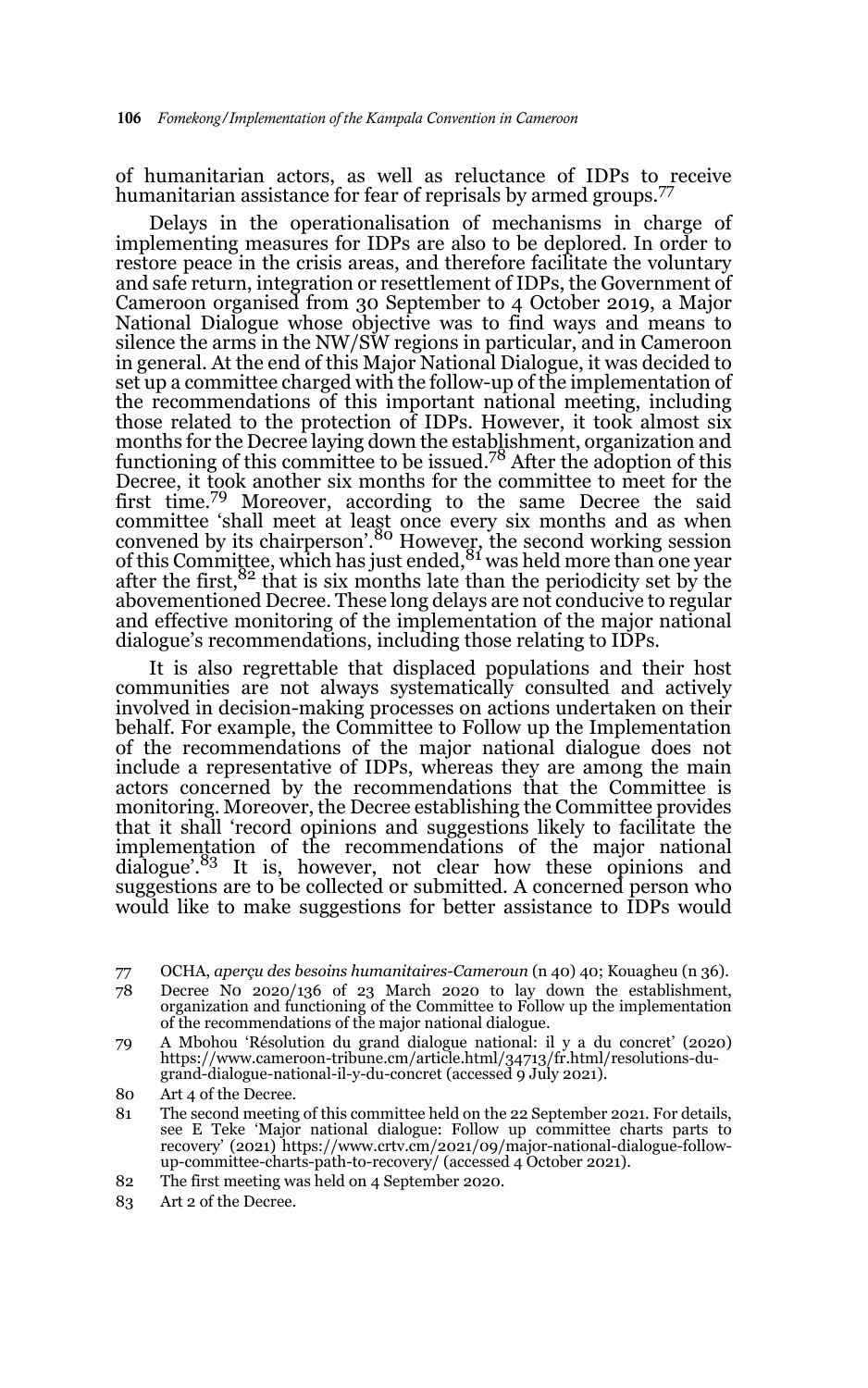unfortunately not know clearly where to turn, especially since the Committee does not even have a Facebook or Twitter account. In this digital age, this can be seen as a lack of rigour.

# **4 IMPROVING IMPLEMENTATION OF THE KAMPALA CONVENTION**

By ratifying the Kampala Convention, Cameroon has voluntarily undertaken to implement it. Consequently, and in accordance with the principle of *pacta sunt servanda*, it is bound to carry out the provisions<br>of this Convention in good faith.<sup>84</sup> In order to enable victims of internal displacement in Cameroon to effectively enjoy the protections due to them under the Kampala Convention, the limitations mentioned above must thus be adequately addressed. The following discussion analyses the main measures to be considered in this regard.

#### **4.1 Strengthening the national legal framework on internal displacement**

Cameroon should transpose its obligations under the Kampala Convention into its domestic laws and policies. This implies that specific legislation relating to the status of IDPs be adopted, as was done several years ago for refugees, in application of the provisions of the OAU Convention Governing the Specific Aspects of Refugee Problems in Africa.<sup>85</sup> At the same time, the content of some existing national legislation should be amended to include specific provisions related to the prevention of internal displacement and the protection of IDPs. This is the case in particular for the Penal Code and the Code of Military Justice, which should at least criminalise arbitrary displacement as defined by the Kampala Convention. Similarly, the future National Action Plan for the Promotion and Protection of Human Rights in Cameroon, which is currently being drafted, should include specific provisions that take into account the specific needs of IDPs. Clearly, Cameroon would have to adapt its internal legislation to the requirements of the Kampala Convention. The positive stakes of such an approach having already been mentioned above, we will not dwell on them here.

In order to have a comprehensive and effective national law on internal displacement, the Cameroonian authorities could seek support from the African Union Commission, which has developed a draft<br>Model Law on the issue<sup>86</sup> and has already advised several states on its implementation. $87$  In addition, it may be useful to seek the expertise of

<sup>84</sup> See Vienna Convention on the Law of Treaties art 26.

<sup>85</sup> Law N0 2005/6 of 27 July 2005 relating to the status of refugees in Cameroon.

<sup>86</sup> African Union model law for the implementation of the African Union Convention for the protection of and assistance to internally displaced persons in Africa (2018).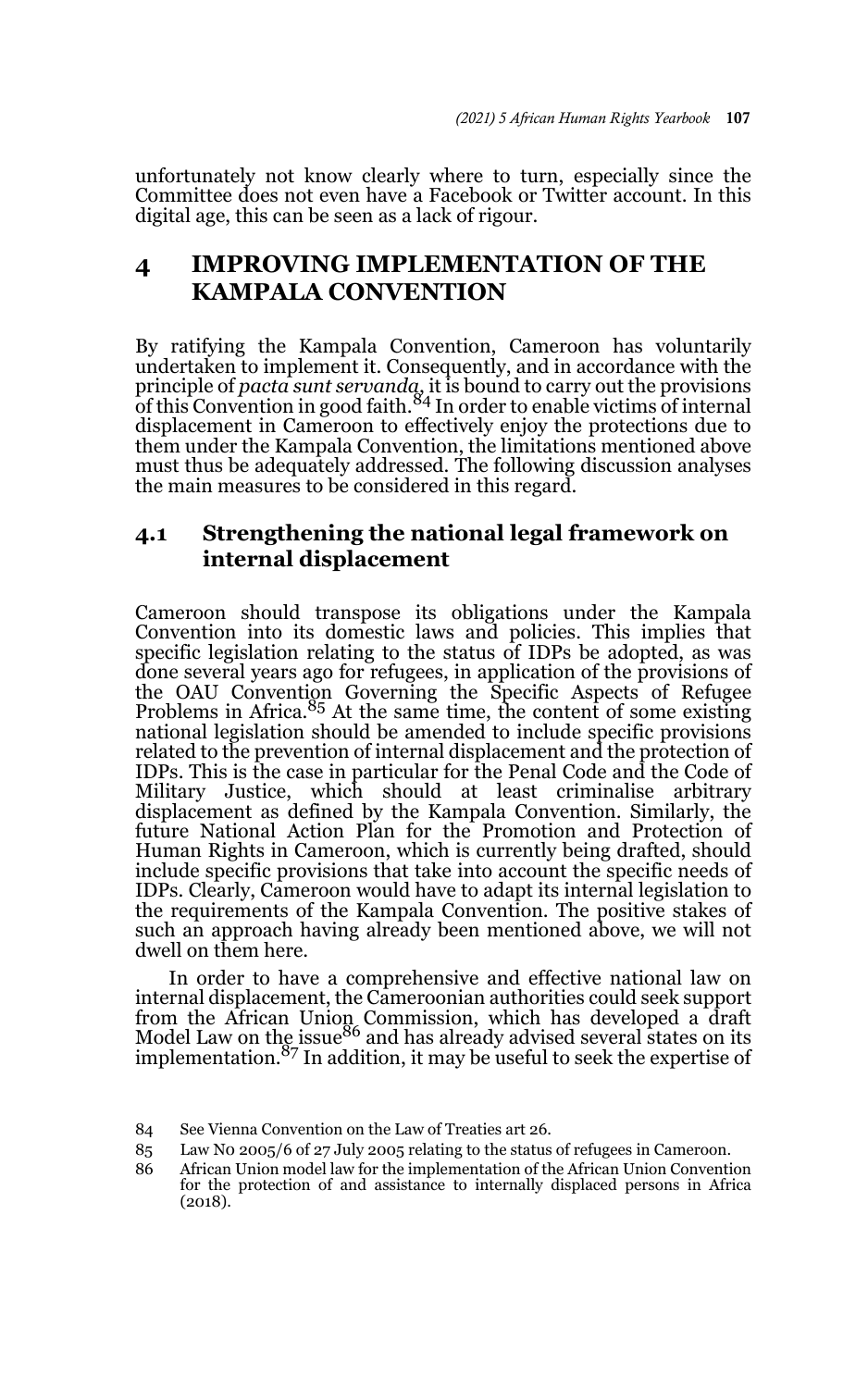specialised international organisations such as Internal Displacement Monitoring Centre or Norwegian Refugee Council, which have also assisted many states in developing effective laws and policies on<br>internal displacement.<sup>88</sup>

In addition to provisions for the protection of and assistance to IDPs, the legislation suggested here should establish a permanent body to coordinate action in favour of IDPs. The example of Niger could serve as a model in this regard. Through its Law No  $2018-74$  of 10 December 2018 on the protection and assistance to internally displaced persons, this country has created a National Coordination Committee for the protection and assistance to IDPs. The Decree establishing the organisation and functioning of this Committee describes in detail the mandate of this committee, the modalities for coordinating action in favour of IDPs at both national and local levels, as well as the modalities<br>for financing these activities.<sup>89</sup> This approach could usefully be followed by Cameroon.

As it is widely recognised that national implementation of the Kampala Convention requires an inclusive approach,<sup>90</sup> it should be ensured that all relevant authorities and stakeholders are represented in this Committee. In the case of Cameroon, the Committee could be placed under the authority of the Ministry of Territorial Administration, as this is the line ministry responsible for civil protection activities. It would also include representatives of all other relevant ministries, representatives of the national early warning, representatives of civil society, international humanitarian partners including UNHCR as observers, and representatives of IDPs and their host communities. Such a composition would ensure the participation of all key actors in consultations, information sharing and decisionmaking. Ultimately, this would prevent delays in one or more points in the domestic implementation process of the Kampala Convention.

#### **4.2 Promoting better respect for human rights**

There is now some consensus that violence and violations of IHL and IHRL are among the main drivers of forced displacement.<sup>91</sup> Since the

- 88 See, for example, IDMC *Workshop Report Domesticating the Kampala Convention: Law and policy making* (2014) on supporting Liberia's national process of ratification and implementation of the Kampala Convention.
- 89 Décret No 2020 297/PRN/MAH/GC du 17 avril 2020 déterminant l'organisation et les modalités de fonctionnement du comité de coordination nationale de protection et d'assistance aux personnes déplacées internes.

<sup>87</sup> ICRC (n 59) 24.

<sup>90</sup> ICRC (n 59) 25.

<sup>91</sup> V Amos 'Preventing displacement' (2012) 41 *Forced Migration Review* 4; ICRC, *Displacement in times of armed conflict: how international humanitarian law protects in war, and why it matters* (2019); S Healy & S Tiller 'Be near a road: humanitarian practice and displaced persons in North Kivu' (2016) 35 *Refugee Survey Quarterly* 56-78; K Ivashchenko-Stadnik *The Impact of the current military conflict on migration and mobility in Ukraine* (2015); PW Fagen *Refugees and IDPs after conflict: why they do not go home* (2011).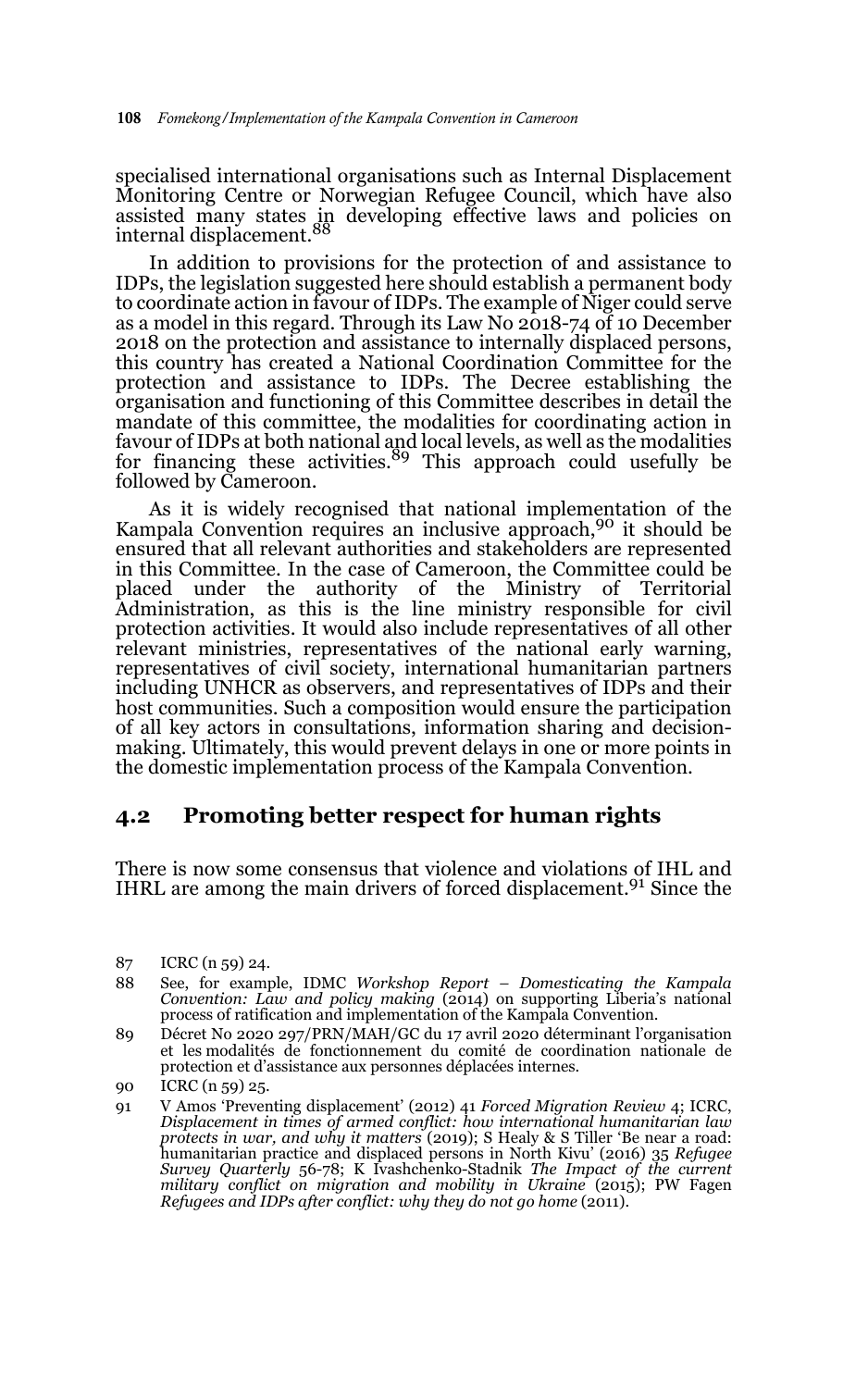link between violations of the law and forced displacement seems obvious, it seems equally obvious to assume that respect for the law could significantly reduce or prevent forced displacement.<sup>92</sup> The Kampala Convention duly takes into account this reality by explicitly requiring states to respect and ensure respect for their obligations under IHRL and IHL, so as to prevent and avoid conditions that might lead to the arbitrary displacement of people.<sup>93</sup> In addition, it requires states to 'refrain from, prohibit and prevent arbitrary displacement'.<sup>94</sup> Though the Convention does not go so far as to impose positive obligations on armed groups in this regard,95 it also expressly prohibits them from carrying out arbitrary displacement.<sup>96</sup> The acts considered arbitrary and therefore prohibited include acts contrary to IHRL and IHL, most of which are classified as crimes against humanity, war<br>crimes, or genocide.<sup>97</sup> The aim here is to address what analysts qualify as 'immediate causes' of internal displacement.<sup>98</sup>

Hence, if all parties involved in the ongoing crises in Cameroon respected the basic rules of IHRL and IHL, much of the displacement and suffering caused to IDPs and other affected people could be prevented. Preventing violations of these bodies of law is therefore, logically, the best means of preventing displacement from occurring in the first place. Similarly, better compliance with the rules of these legal frameworks can help to limit the level of destruction and deterioration of services during hostilities, and therefore facilitate the return of IDPs once peace is restored.

This is not to suggest that compliance with IHRL and IHL requirements alone would help put an end to internal displacements. Of course, effective and sustainable prevention of forced displacement requires a wide range of activities of a different nature to address both the immediate and root causes of displacement.<sup>99</sup> However, as situations of crisis and armed conflict are generally conducive to displacement, the immediate focus is on refraining from violations in order to reduce and contain the extent of displacement.100 This does not preclude the identification, diagnosis and treatment, in the meantime, of the root causes of displacement, which can be long-term activities given their complexity.

To improve respect for human rights, and therefore limit forced displacement, it is important to strengthen the dissemination of human rights norms applicable in Cameroon, including those set out in the

- 92 ICRC (n 2) 19.
- 93 Kampala Convention art 4(1).
- 94 Kampala Convention art 3(1)(a).
- 95 Ridderbos (n 17) 36.
- 96 Kampala Convention art 7(5)(a).
- 97 Art 4(4).
- 98 JM Mangala 'Prévention des déplacements forcés de population-possibilités et limites' (2001) 83(844) *Revue internationale de la Croix-Rouge* 1077-1078; UNHCR *Les réfugiés dans le monde. L'enjeu de la protection* (1993) 23.
- 99 JM Mangala *Le déplacement forcé de population comme nouvelle dimension de sécurité: rôle et responsabilités de l'OTAN* (2001) 24-27.
- 100 Mangala (n 99).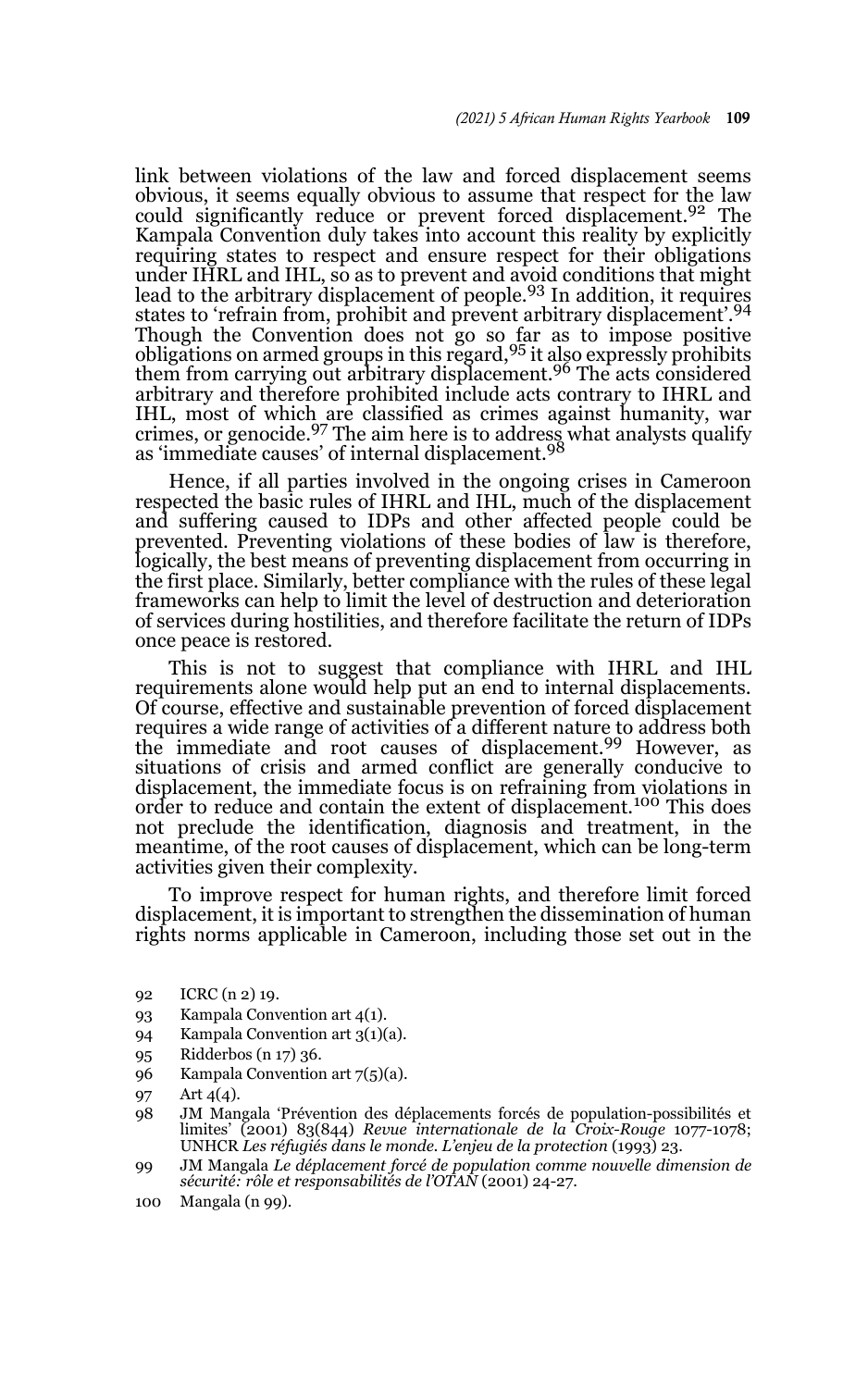Kampala Convention. We will come back to this later. In the meantime, it should already be noted that the considerable efforts made by Cameroon to strengthen the training of various national actors in IHRL and IHL should be continued, perpetuated and reinforced. Efforts undertaken in this regard should be extended to vigilance committees to which Cameroon resort to face security challenges. This could be done by setting up mobile teams, in collaboration with local organisations and other international partners, to provide basic human rights training to members of these committees.

The dissemination of human rights norms must be accompanied by the systematic sanctioning of violations of these norms. Indeed, although repressive measures come into play *a posteriori*, they are important, not only to deter others from committing violations, but also to highlight the reprehensible nature of the acts committed and thus to<br>promote greater respect for the rule of law.<sup>101</sup> Hence, the sanctioning of abuses committed by both the DSF and members of armed groups can contribute to the dissuasion of other violations, and thus help prevent situations that could lead to the arbitrary displacement. In this sense, the recent initiatives that consisted in the sanctioning of some members of the DSF responsible of human rights violations are also to be welcomed,102 even if the investigations that led to some of these sanctions were undertaken after much pressure from the national and international community. It is suggested here that there should be a move towards the implementation of a firm policy of zero tolerance which would consist of systematically investigating when violations occur and applying appropriate disciplinary, administrative, and judicial sanctions. The sanctions applied as a result of these procedures should also be widely disseminated in order to strengthen the deterrence of future violations.

#### **4.3 Widespread dissemination of the Kampala Convention**

Cameroon should take steps to increase awareness of the Kampala Convention among all relevant actors. Capacity-building activities in<br>human rights have, admittedly, been reported.<sup>103</sup> However, such activities have so far been mainly conducted from a far too general perspective and only very rarely take into account specific rights. Even when specific rights are taken into consideration, the focus seems to be more on women's and children's rights.<sup>104</sup>

<sup>101</sup> AM La Rosa 'Sanctions as a means of obtaining greater respect for humanitarian law: a review of their effectiveness' (2008) 70:870 *International Review of the Red Cross* 221-247; Robert Cryer 'The role of international criminal prosecutions in increasing compliance with international humanitarian law in contemporary African conflicts' in H Krieger & JL Willms (eds) *Inducing compliance with international humanitarian law lessons from the African Great Lakes region* (2015) 188-216.

<sup>102</sup> *Periodic Reports of Cameroon* (n 39) 11.

<sup>103</sup> *Periodic Reports of Cameroon* (n 39) 8-9.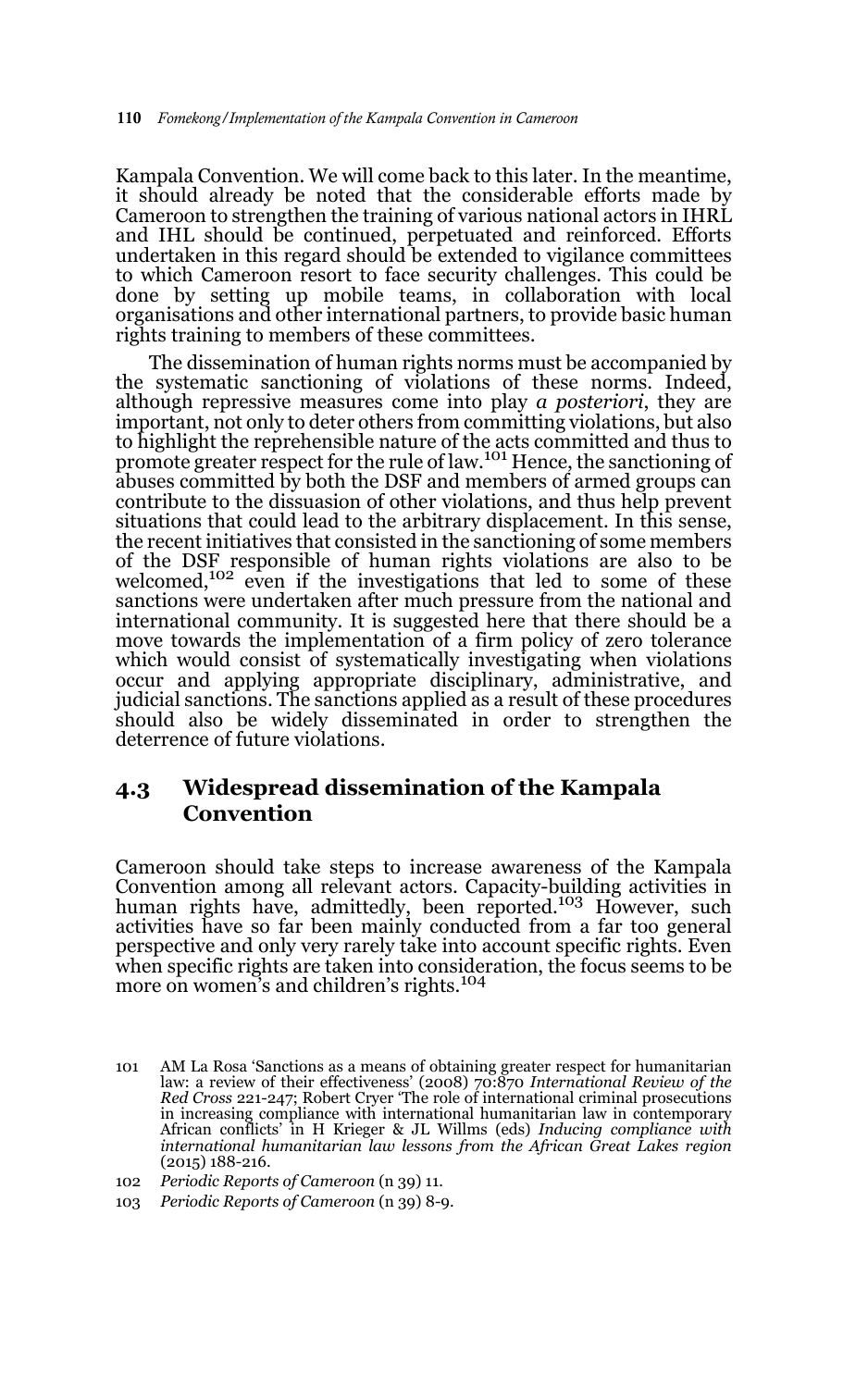It is true that by virtue of the principle of non-discrimination, IDPs are equally entitled to all the protections set out in all other human rights instruments as reaffirmed in the Kampala Convention. However, taking into account the specific needs with which IDPs are faced, the Kampala Convention sets out special protections for them, which Cameroon should disseminate, in accordance with its obligation to respect and ensure respect of the Convention.<sup>105</sup>

Therefore, relevant Cameroonian authorities should also undertake public education and capacity building activities specifically related to the Kampala Convention. This would help foster greater respect for the rights of IDPs. In this regard, the Department of Human Rights and International Cooperation of the Ministry of Justice should consider systematically including a specific rights-based approach for IDPs in its human rights awareness-raising and training activities for magistrates and prison staff.

Instruction of DSF, as well as military manuals, should also explicitly incorporate aspects related to the prevention of arbitrary displacement and the protection of IDPs. The specific integration of such aspects into military manual and practice could indeed have a positive impact on the field behaviour for example, through the issuance of doctrine, procedures that incorporate these aspects, legal advisers advising commanders on IDPs rights during military or peacekeeping operations, and training on internal displacement commensurate with individuals' military duties and responsibilities.106

The dissemination of the protection measures set out in the Kampala Convention should not be limited to the relevant public authorities. It must be extended on a wider scale to include the populations who are the main beneficiaries. It is indeed essential that these populations have a good knowledge of their rights in order to be able to claim them. Information on rights and services are especially important for IDPs, who find themselves in a new place, often deprived of their usual support network and without access to information that is essential for them to enjoy their rights and access basic services.<sup>107</sup> According to the information provided by Cameroon in its national report on the implementation of the Kampala Convention, as of December 2018, Cameroon's national courts had not yet been seized of any case of violations of the provisions of the Kampala Convention. This implies that, as of the date under consideration, the Kampala Convention had not yet been the subject of a case law, let alone perhaps, invoked in the context of national litigation related to the protection of

<sup>104</sup> JC Tcheuwa 'Le cadre normatif et institutionnel national de promotion et de protection des droits des migrants au Cameroun: état critique des lieux et recommandations' (2012) https://welcomebackcameroon.wordpress.com/2012/ 04/01/les-droits-des-migrants-au-cameroun-sont-garantis-par-notre-constitut ion-et-lois-selon-pr-jean-claude-tcheuwa/ (accessed 9 July 2021).

<sup>105</sup> Kampala Convention art 3(1).

<sup>106</sup> ICRC *Bringing IHL home: guidelines on the national implementation of international humanitarian law* (2021) 35-36.

<sup>107</sup> A Cotroneo & M Pawla 'Local communities: first and last providers of protection' (2016) 53 *FMR* 38.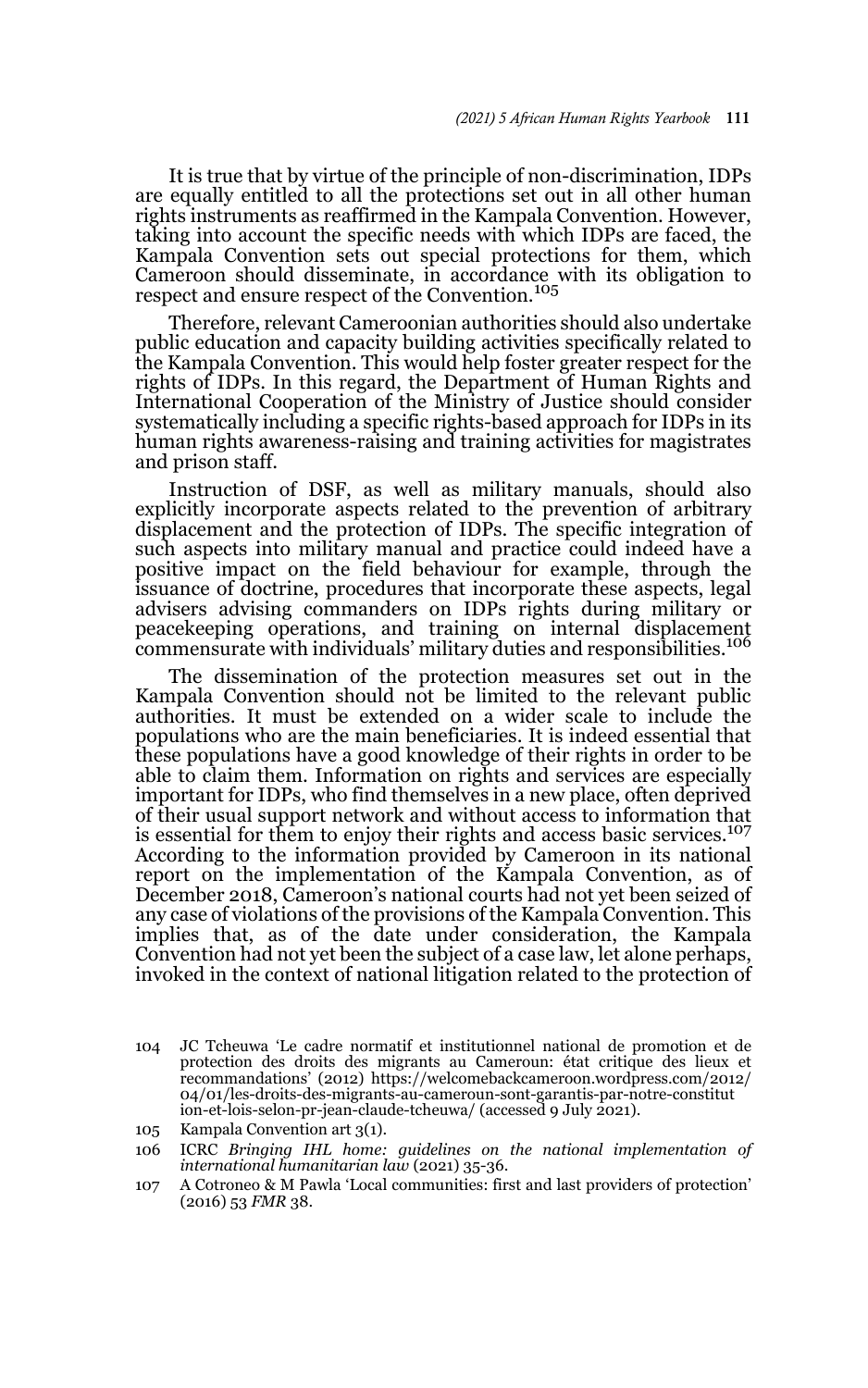human rights. If we consider that victims of human rights violations do not seize the courts because, among other reasons, they are not aware of their rights and the remedies available to them,108 it is possible to argue that the lack of case law in relation to the Kampala Convention can be explained by the fact that this Convention, as well as the protections it sets out, remain little known to the population as a whole, including judicial actors. Consequently, a wide dissemination of this Convention could contribute to reversing this trend and thus reinforcing the visibility and effectiveness of the Kampala Convention.

Several possibilities are available or can be envisaged to reinforce the dissemination of the Kampala Convention. The activities generally organised by both the Cameroonian Government and civil society organisations on the commemoration of international days and national holidays such as International Women's Day, International Day of the World's Indigenous Peoples, African Children's Day, Refugees' Day, or Youth Day could, for example, provide a great opportunity to raise awareness of the national community about the specific rights of IDPs. Similarly, the specific rights of IDPs could be duly taken into account in radio and television broadcasts, as well as in written material on human rights produced by certain ministries and the National Commission on Human Rights for the population. Furthermore, in the context of awareness-raising programmes on peaceful cohabitation between IDPs and host communities, emphasis could be placed on the rights of IDPs. This could be done by involving experts on the protection of IDPs in the teams responsible for implementing these activities. Finally, in the long term, the translation of the Kampala Convention into local languages should be considered.

#### **4.4 Strengthening the implementation of measures adopted for victims of internal displacement**

A swift and effective implementation of the measures undertaken for the prevention of internal displacement, the protection of IDPs and the facilitation of their return or resettlement would contribute to improving the situation of these people. In this regard, and more broadly, the various plans, procedures and other mechanisms for IDPs should be fully operationalised and implemented, sufficient budgetary allocations should be devoted to their implementation, and the delays and other administrative burdens mentioned above should be reduced.

More specifically, four measures are suggested here to enhance the effectiveness of measures undertaken to prevent forced displacement and improve the plight of those who are victims of it. Firstly, the strengthening of the national early warning system, in order to improve the prevention and management of natural disasters and other crises. '[p]revention is, without a doubt, better than cure'.109 'There is some consensus that rather than waiting for a population to be displaced and

<sup>108</sup> La Rosa (n 101) 238.

<sup>109</sup> Kellenberger (n 4).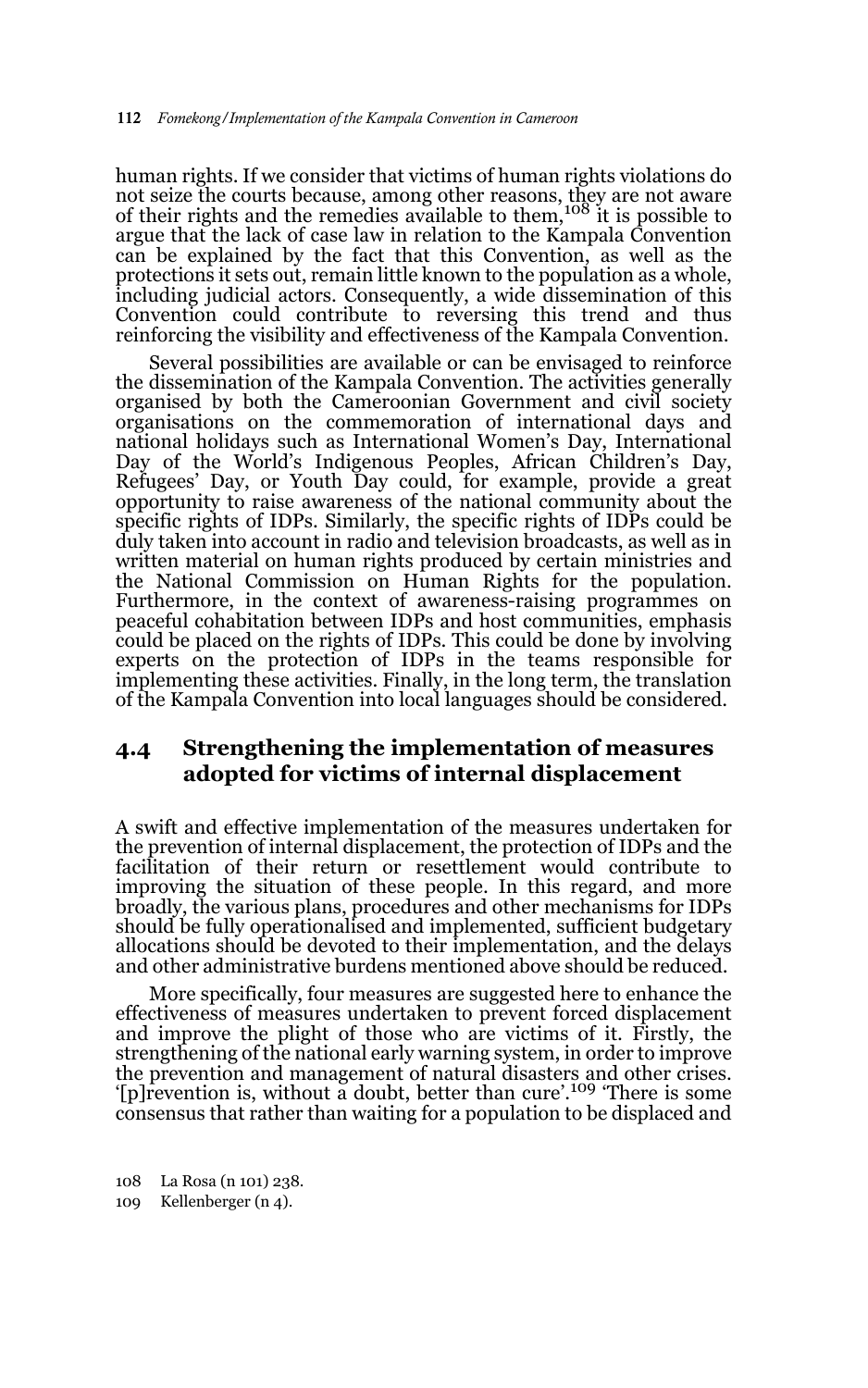to have found refuge in another part of the country before taking action [...], the causes of displacement should be addressed' (our translation).110 Strengthening the national early warning system in Cameroon will allow for better diagnosis of displacement risks, more accurate identification and monitoring of potential displacement areas, and timely transmission of relevant information to the competent authorities to facilitate the implementation of appropriate measures to prevent or contain forced displacement. Two specific measures could be considered to this effect. First, a review of the texts laying down the organisation, the missions and the functioning of the existing bodies and mechanisms mentioned above, in order to better articulate their fields of competence, and thus strengthen synergy, coordination and complementarity between their various interventions. Next, the finalisation of the operationalisation of the National Network of Emergency Operations Centres,<sup>111</sup> which will make it possible to have a functional national telecommunications network capable of ensuring better coordination of disaster preparedness and response operations. In addition to these measures, it is believed that the government of Cameroon and humanitarian organisations should assist populations in potential displacement areas to set up or strengthen their own local early warning systems and reduce some of the risks associated with flight, such as family separation and loss of essential documents. Such an approach has been successfully followed in other contexts similar to Cameroon. For example, in Irumu, Democratic Republic of Congo, where armed group incursions, violence and looting were common in 2011, traditional early warning systems included banging pots or using whistles when people became aware that bandits were near.<sup>112</sup> Also, in 2011 in Cauca, Colombia, the ICRC helped communities exposed to imminent displacement to preserve their belongings. Families were given boxes in which to store their most valuable possessions, which were then stored by a local NGO in a safe area.<sup>113</sup> The development and implementation of similar self-protection strategies in the Cameroonian context would contribute to empowering people to analyse and respond to threats and, as a result, reduce their exposure to risks and build their resilience.

Secondly, IDPs should be more extensively involved in the process of finding solutions for them. Taking into account the expectations and aspirations of these populations is indeed a guarantee for the success of measures envisaged in their favour, since they are best placed to know and describe their needs. To achieve this, the remarkable approach of Nigeria could be followed, by creating the functions of IDPs camp or community chairpersons through which IDPs would actively participate in decisions regarding the protection offered to them.<sup>114</sup> In

- 110 Mangala (n 98) 1071.
- 111 Of the 10 centres that are supposed to form this system, only two are currently operational, one in Yaoundé for the Centre region and the other in Douala, for the Littoral region.
- 112 R Nunn 'Effective community-based protection programming: lessons from the Democratic Republic of Congo' (2016) 56 *FMR* 41.
- 113 Cotroneo & Pawla (n 107) 38.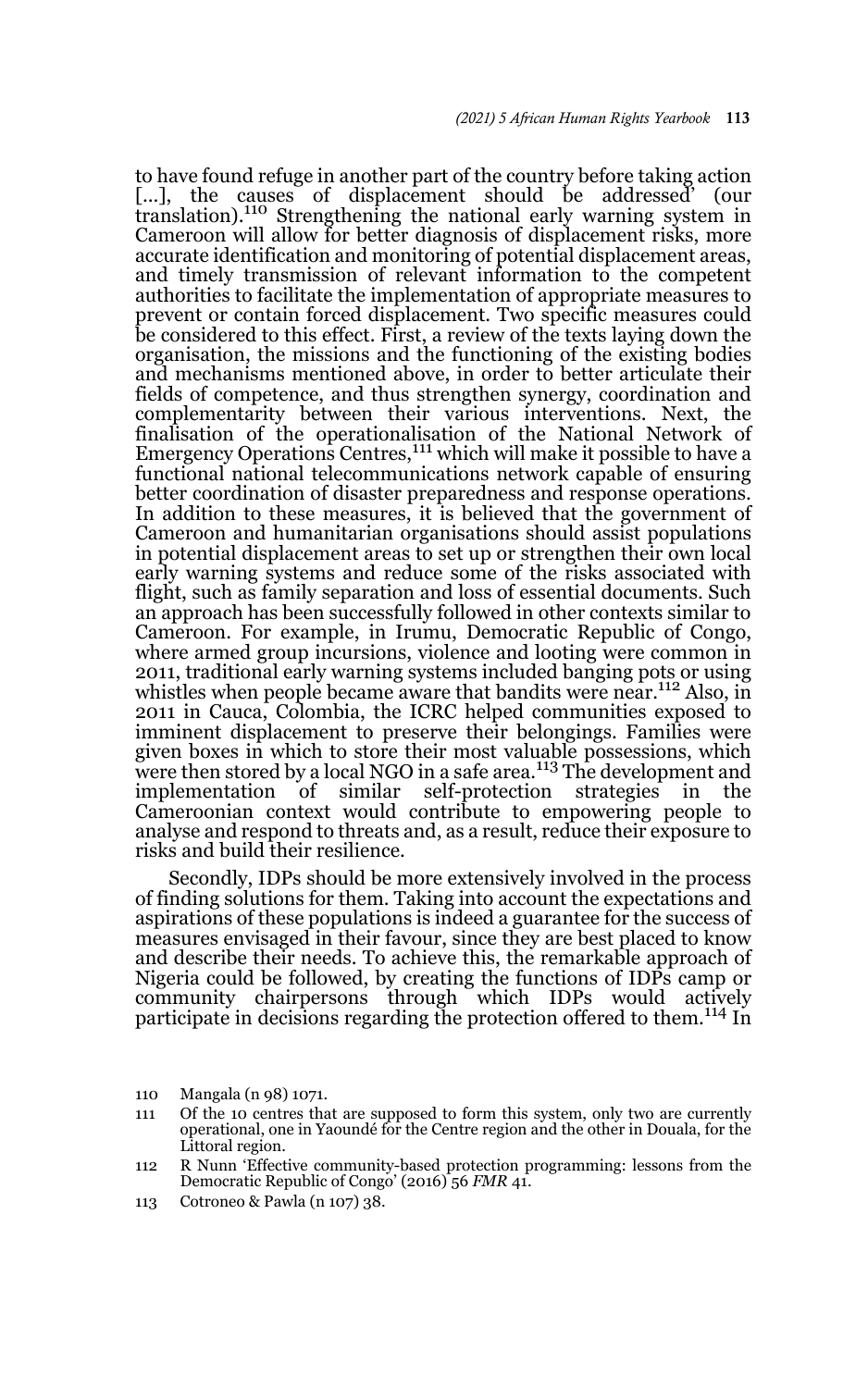this regard, and considering specifically the situation of IDPs as a result of the crisis in the NW/SW regions, it is notable that the Organic framework for the implementation of the Plan for the Reconstruction and Development of the North-West and South-West Regions includes representatives of youth and women's associations.115 However, it would be appropriate to make this Organic framework more inclusive by considering a modification of the Order establishing it so as to add to its composition representatives of IDPs communities, who constitute the critical mass of victims of this crisis. Alternatively, a mechanism could be put in place, albeit informal, for consultation between the regional coordinators of this Framework who are closer to the people. The regional coordinators could then convey the expectations and recommendations of the populations concerned to the Organic framework central authorities.

Thirdly, it would be important to strengthen the dissemination of information about measures put in place for IDPs in order to enable them to have continuous access to information on these measures and to make use of them. Television and radio stations should be more widely used to this end. In particular, the production of reports, documentaries or debates based specifically on these measures could be envisaged. Similarly, the opportunities for visibility offered by the new information and communication technologies should be more widely exploited. To this end, the various programmes and other mechanisms competent to deal with challenges that concern IDPs should have a Facebook and Twitter account.

Fourthly, ongoing cooperation with humanitarian actors and development partners should be strengthened. Increased cooperation with these actors offers more opportunities for the state to benefit from their experience and resources. It also helps to facilitate the coordination of interventions and improve access for the provision of humanitarian assistance to IDPs communities.116 One of the priority areas where cooperation should be strengthened in this regard is that of IDPs needs assessment. As noted above, the adequate coverage of IDPs needs is largely dependent on their comprehensive and consistent assessment. In this respect, it is suggested that negotiations should be engaged with the IOM to explore the possibility of extending the operationalisation of the above-mentioned DTM tool to other regions where IDPs are located. In addition, calls for multi-, cross-, intra- and inter-sectoral partnerships should be increased in order to raise the resources needed to finance the various emergency plans developed to improve the situation of IDPs. Humanitarian partners already present in the field and who are fully aware of the inadequacy of available resources in the face of the scale of the needs of populations in distress should support Cameroon in this process in order to strengthen advocacy aimed at drawing the attention of funding partners and other

<sup>114</sup> Cotroneo & Pawla (n 107) 39.

<sup>115</sup> Order N0 031/CAB/PM OF 03 AVR 2020 to lay down the organic framework for the implementation of the Presidential plan for the reconstruction and development of the North-West and South-West Regions, art 5 and 12.

<sup>116</sup> ICRC (n 59) 41.